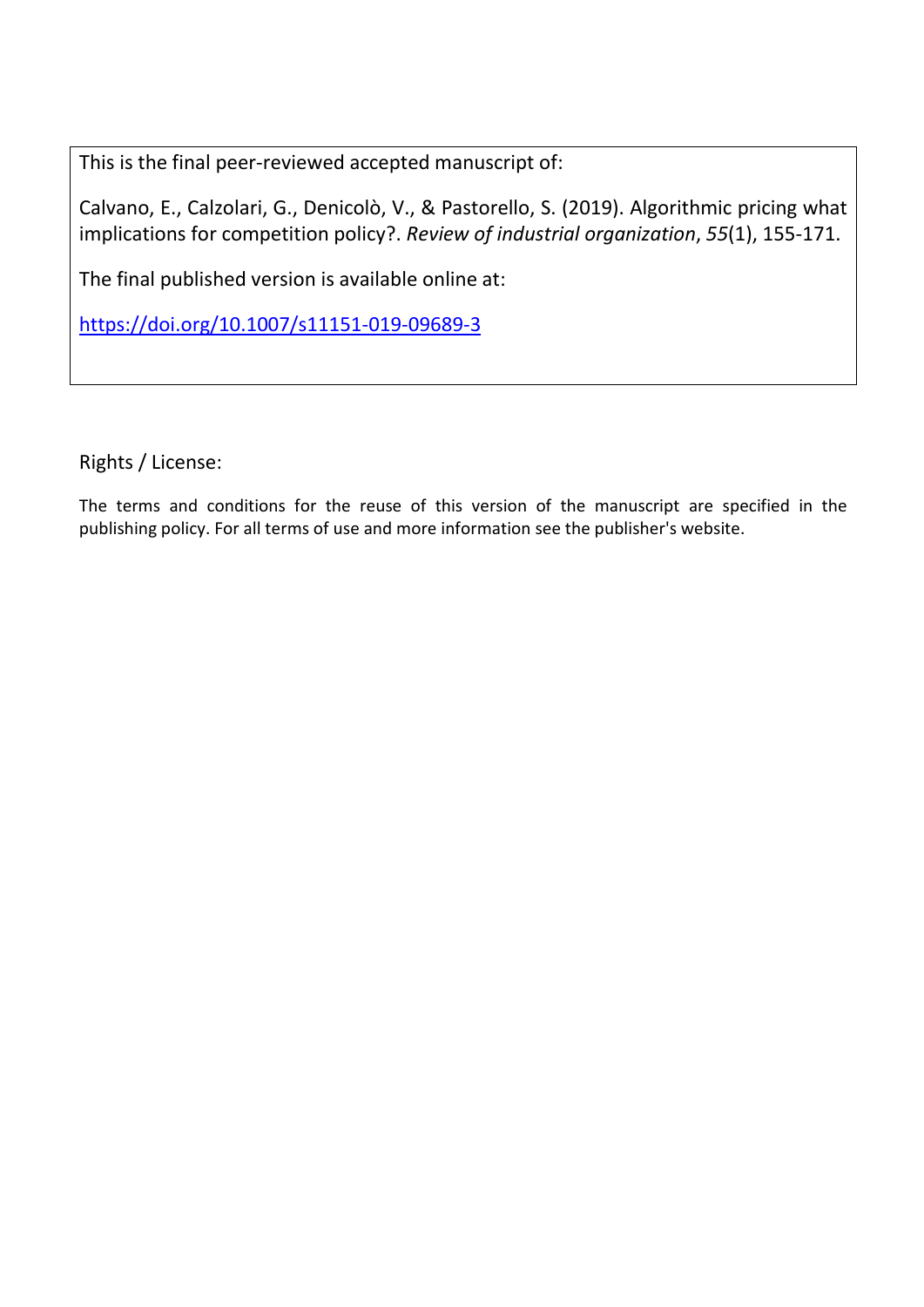# **Algorithmic Pricing: What Implications for Competition Policy?<sup>1</sup>**

Emilio Calvano\*°, Giacomo Calzolari\*^°, Vincenzo Denicolò\*^ and Sergio Pastorello\*

\*University of Bologna

^CEPR, °Toulouse School of Economics

June 27th, 2018

**Abstract.** Pricing decisions are increasingly in the "hands" of artificial algorithms. Scholars and competition authorities have voiced concerns that those algorithms are capable of sustaining collusive outcomes more effectively than human decision makers. If this is so, then our traditional policy tools for fighting collusion may have to be reconsidered. We discuss these issues by critically surveying the relevant law, economics and computer science literatures.

### **I Introduction**

The geographical fragmentation of markets has dramatically fallen in Europe in the last decades. The European Common Market has removed artificial barriers to the free movement of goods, technological progress has significantly decreased transportation costs, and the advent of electronic commerce has greatly enlarged the set of potential suppliers which a typical buyer has access to. As a result, for many types of goods Europe is today a single geographical market.

This process has brought about substantial benefits but has also created new challenges. In this paper, we focus on one side-effect of electronic commerce, namely, the diffusion of algorithmic pricing. Firms' pricing decisions are increasingly delegated to software programs that incorporate the latest developments of Artificial Intelligence. While pricing algorithms have been used by airline companies for decades,<sup>2</sup> recently they have been adopted in sectors such as financial markets and the hotel and insurance industries. Still more recently, their diffusion has further extended beyond these domains. Today, Algorithmic Pricing (algorithmic pricing) has become

 $1$  We are grateful to Patrick Legros, two anonymous referees, the editors and participants at the RIO conference Cambridge Judge Business School 2018.

<sup>&</sup>lt;sup>2</sup> British Airways seems to have been the first company to use pricing algorithms in the '70s.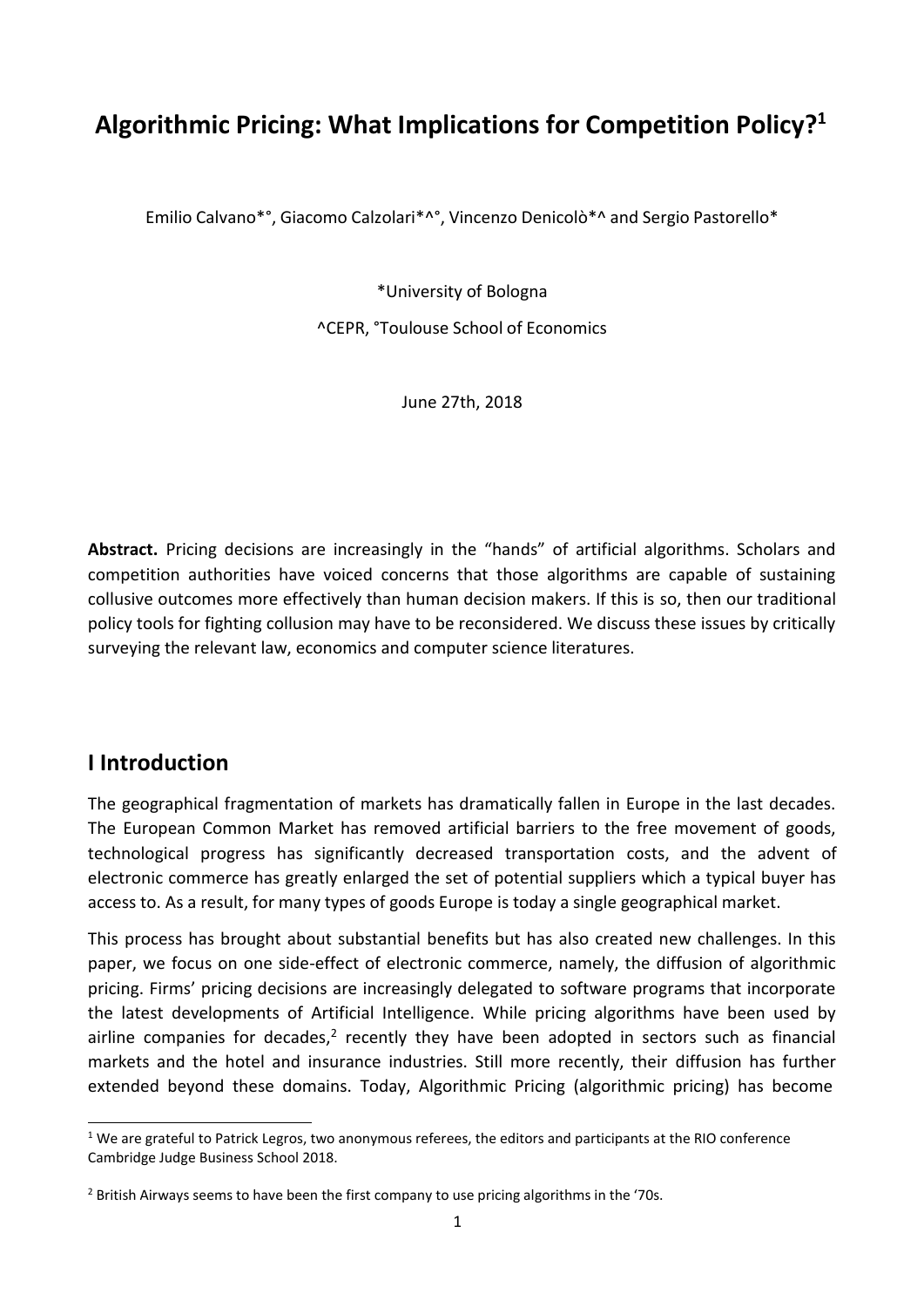widespread. For example, Chen et al. (2016) document that a significant fraction of sellers in a large online marketplace (Amazon US), where many different types of goods are traded, adopted algorithmic pricing in 2015.<sup>3</sup>

If anything, the prevalence of algorithmic pricing seems destined to increase. The demand for algorithmic pricing is likely to keep growing as more and more transactions take place in digital environments, and the software technology further improves. The supply of algorithmic pricing will presumably keep up with the demand. In fact, algorithmic pricing has become affordable even for small businesses, as off-the-shelf machine learning solutions and computing capability are now being supplied by tech giants such as Amazon, Google and Microsoft. More entry in this new industry might likely take place in the future. Recent developments, such as the Distributed Digital Ledgers and the Internet of Things, may further fuel the growth in the demand for and supply of algorithmic pricing.

The diffusion of algorithmic pricing raises various concerns for competition policy and regulation. One concern is that algorithmic pricing tremendously enlarges the scope for price discrimination.<sup>4</sup> While the competitive effects of price discrimination are generally uncertain, with algorithmic pricing prices may be conditioned not only on relatively innocent information such as the timing of the purchase, or the firm's residual capacity, but also on the buyer's entire past purchasing history. Such conditional pricing may lead to consumer poaching, or to the use of exclusivity or market-share discounts, both of which may have anti-competitive effects. Furthermore, the commercial exploitation of information that should arguably remain private may raise issues of privacy.

Another source of concern is the possibility that algorithmic pricing may facilitate collusion. This concern has been repeatedly voiced in the last years, both in the popular press<sup>5</sup> and the academic literature. In particular, Ezrachi and Stucke (2015) and Mehra (2016) explicitly point to the risk that algorithmic pricing may inhibit competition and effectively sustain collusion with no need of human intervention. The issue is now on the radars of various antitrust agencies, such as the Federal Trade Commission and the European Commission.<sup>6</sup>

<sup>3</sup> European Commission's 2017 *Final report on the E-commerce Sector Inquiry* concludes that "A majority of retailers track the online prices of competitors. Two thirds of them use software programs that autonomously adjust their own prices based on the observed prices of competitors."

<sup>4</sup> algorithmic pricing could provide a competing explanation, and thus an identification challenge, for the evidence of higher online prices in some markets relative to offline – the prevalent one being that of increase in the match quality (Ellison and Ellison, 2018). algorithmic pricing could also speak to the question of what is causing online price dispersion, both in cross-section and time-series, in seemingly-homogenous product markets (Chen et al., 2016).

<sup>5</sup> For example, the *New Yorker* asked what happens "*When bots collude*" (Algorithmic pricingril 25th , 2015), and the *Financial Times* talked of "*Digital cartels*" (January 8 th , 2017).

<sup>6</sup> See, for instance, the remarks by the Acting Chairman of the U.S. Federal Trade Commission, M. Ohlhausen, at the *Concurrences Antitrust in the Financial Sector Conference*, New York, May 23, 2017 ("Should We Fear the Things That Go Beep in the Night? Some Initial Thoughts on the Intersection of Antitrust Law and Algorithmic Pricing"); the OECD Roundtable on Algorithms and Collusion of June 2017, and the remarks of European Commissioner for Competition, M. Vestager, at the *Bundeskarellamt 18th Conference on Competition*, Berlin, March 16, 2017 ("Algorithms and Competition").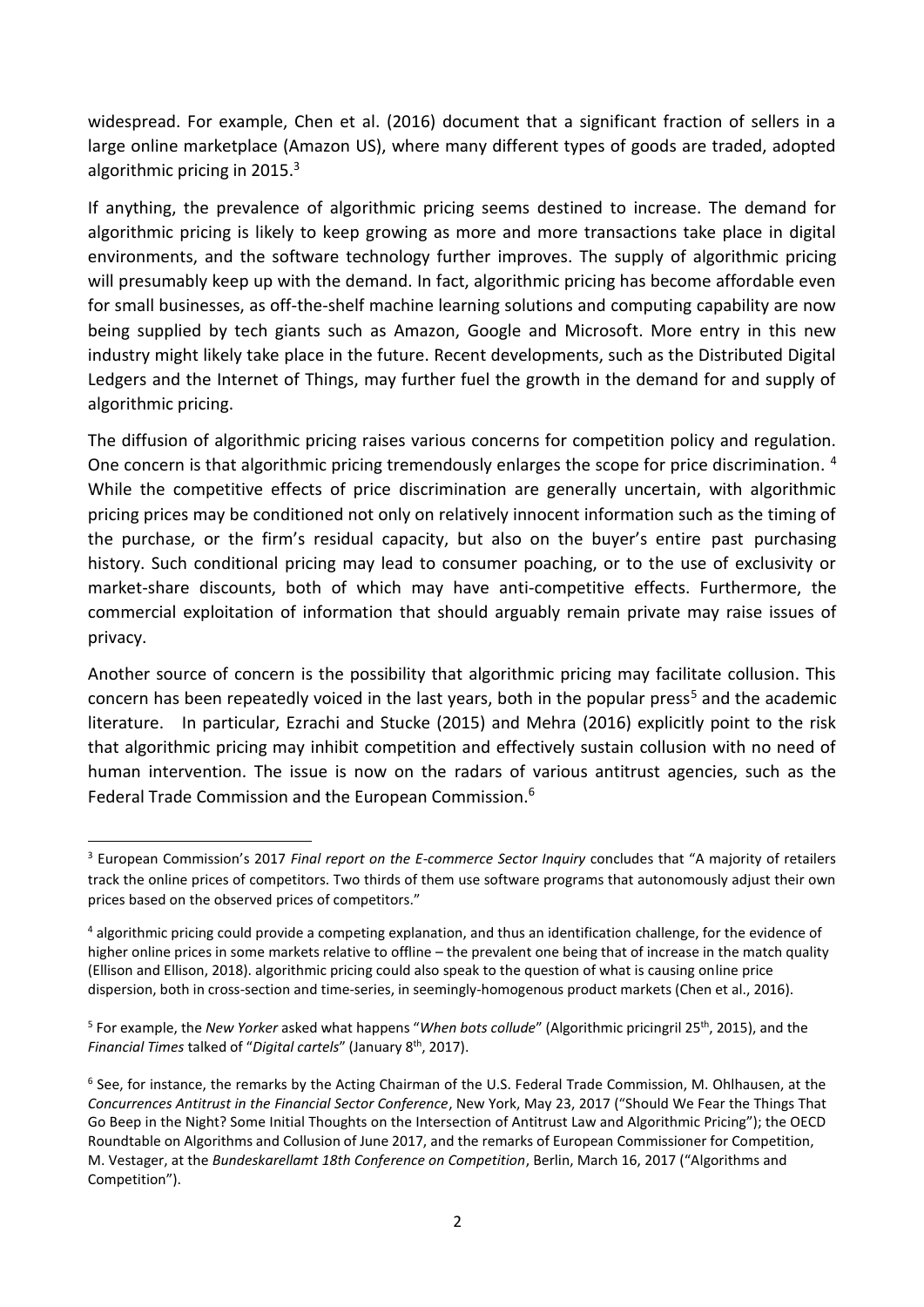These concerns may seem somewhat speculative as, so far, the evidence of digital cartels seems limited. To the best of our knowledge, the only antitrust case involving algorithmic pricing is the US's agencies successful challenge of a pricing software allegedly designed to coordinate the price of posters by a number of online sellers.<sup>7</sup> Commentators have also pointed to a few specific examples, such as that of software programs that appear to have escalated the price of a secondhand book to the millions of dollars, $8$  or, perhaps more importantly, the use by several car manufacturers of the same pricing algorithm for the pricing of car parts, which allegedly resulted in billions of extra profits in the European market.<sup>9</sup> However, we have not seen much real action on the antitrust front so far.

In the light of this evidence, or lack thereof, the optimistic view of algorithmic pricing is that algorithms are not really more conducive to collusive outcomes than humans. According to this view, the concerns mentioned above are exaggerated. The pessimistic view, in contrast, maintains that the anticompetitive potential of algorithmic pricing has not fully materialized yet, that algorithmic pricing is still in its infancy, but things can get worse as it enters maturity, and that antitrust authorities may have refrained from intervening because they are not well equipped to cope with this new form of collusion.

In this paper, we contribute to this debate, which so far has involved for the most part law scholars and, especially, computer scientists.<sup>10</sup> Bringing an economic perspective into the debate may be useful, as algorithmic pricing raises in fact a number of important economic questions. Can "smart" pricing algorithms learn to collude? Is collusion among algorithms any different from collusion among humans? In particular, is algorithmic pricing conducive to collusion more often than what humans could do? If the answers to these questions are affirmative, further issues will arise. How can we detect algorithmic collusion? What are the appropriate new standards for competition policy?

In the next sections, we shall briefly address these questions. Since economic research on algorithmic pricing is still limited, we are not in a position to provide answers. Our aim is, more modestly, to clarify the terms of the debate.

### **II Adaptive and learning algorithms**

At the cost of oversimplifying, one can distinguish between two classes of algorithms for pricing, which for the sake of brevity we shall call "adaptive" and "learning" algorithms. We discuss them separately as the competitive concerns they raise may be different.

<sup>7</sup> See *U.S. v. Topkins*, 2015.

 $^8$  See Olivia Solon, 2015, "How a book about flies came to be priced \$24 million on Amazon."

<sup>&</sup>lt;sup>9</sup> See https://theblacksea.eu/stories/article/en/car-parts-probe.

<sup>&</sup>lt;sup>10</sup> Harrington (2017) develops a legal approach for collusion with algorithmic pricing that is grounded in economic analysis.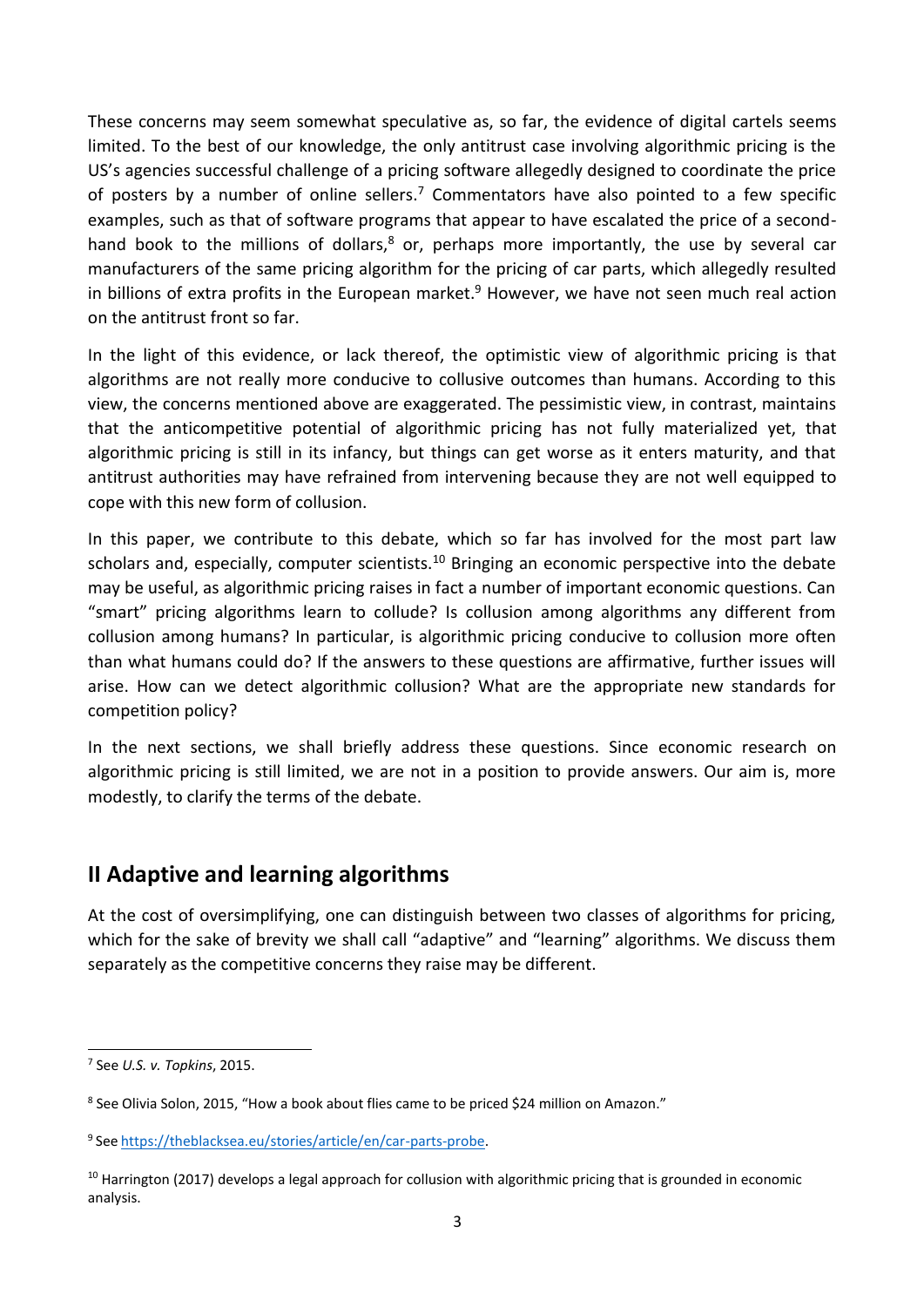#### *II.a Adaptive algorithms*

First-generation pricing algorithms were adaptive in nature. These algorithms incorporated a model of the market and sought to maximize the firm's profit based on the model. Dynamic pricing for revenue management, which has been used for some time in hotel booking and airline services, belongs to this class.

Adaptive pricing algorithms typically perform two activities: estimation and optimization. Accordingly, they may be viewed as comprising an estimation module and an optimization module. The estimation module estimates market demand using past volumes and prices, and possibly other control variables. The optimization module then chooses the optimal price given the demand estimate and observed past behavior of rivals.

When market conditions are known, so that the estimation function is idle, adaptive algorithms essentially set a firm's price as a function of rival's past prices. This adaptive behavior may be more or less sophisticated. In some cases, the "optimization" module actually boils down to a fixed and perhaps somewhat arbitrary adjustment rule. For example, an algorithm may set the own price as a fraction (or multiple) of the rival's price. In other cases, the optimizing behavior is more sophisticated. For example, the algorithm may calculate a best response to rivals' strategies. Examples include "best response dynamics" (where the firm's price is the best response to the competitors' last period prices), "fictitious play" (where the firm plays a best response to a fictitious mixed strategy which is taken to be the past price distribution) and what is called, perhaps imprecisely, "Bayesian learning" (where the firm plays a best response to a weighted average of past previous prices with exponentially declining weights). $^{11}$ 

These forms of adaptive behavior, where a player plays a static best response to some combination of the rivals' past strategies, have been theoretically analyzed by Milgrom and Roberts (1990). They show that in supermodular games (a class of games with strategic complementarities that includes the typical Bertrand pricing game), such adaptive behavior generally converges to outcomes that do not exhibit collusion. For example, in pricing games the system converges to prices that are no higher than the Nash equilibrium prices of the one-shot pricing game. $12$ 

This result has been taken to suggest that algorithmic pricing does not really make collusion any easier to achieve. To produce collusive outcomes, the programs must not play static best responses; rather, they must be instructed to condition their actions on the rivals' past behavior in a collusive fashion.

Of course, not every such conditioning leads to collusive outcomes. For example, it may be easy to design rules that mechanically lead to high prices. However, collusion requires that the prices be *profitably* high.<sup>13</sup> The problem is, prices may be profitably high in many different ways, which may

 $11$  The term may be imprecise as these algorithms learn only in a very limited sense.

<sup>&</sup>lt;sup>12</sup> Whether this result survives when market conditions are not stationary, and hence the estimation function of the pricing algorithm is active, is an open question.

 $13$  For example, the second-hand book episode seems to have been generated by adaptive algorithms which would set the own price as a multiple of the rival's price. If two firms adopt a pricing rule of the type  $p_i = a_i p_j$ , the system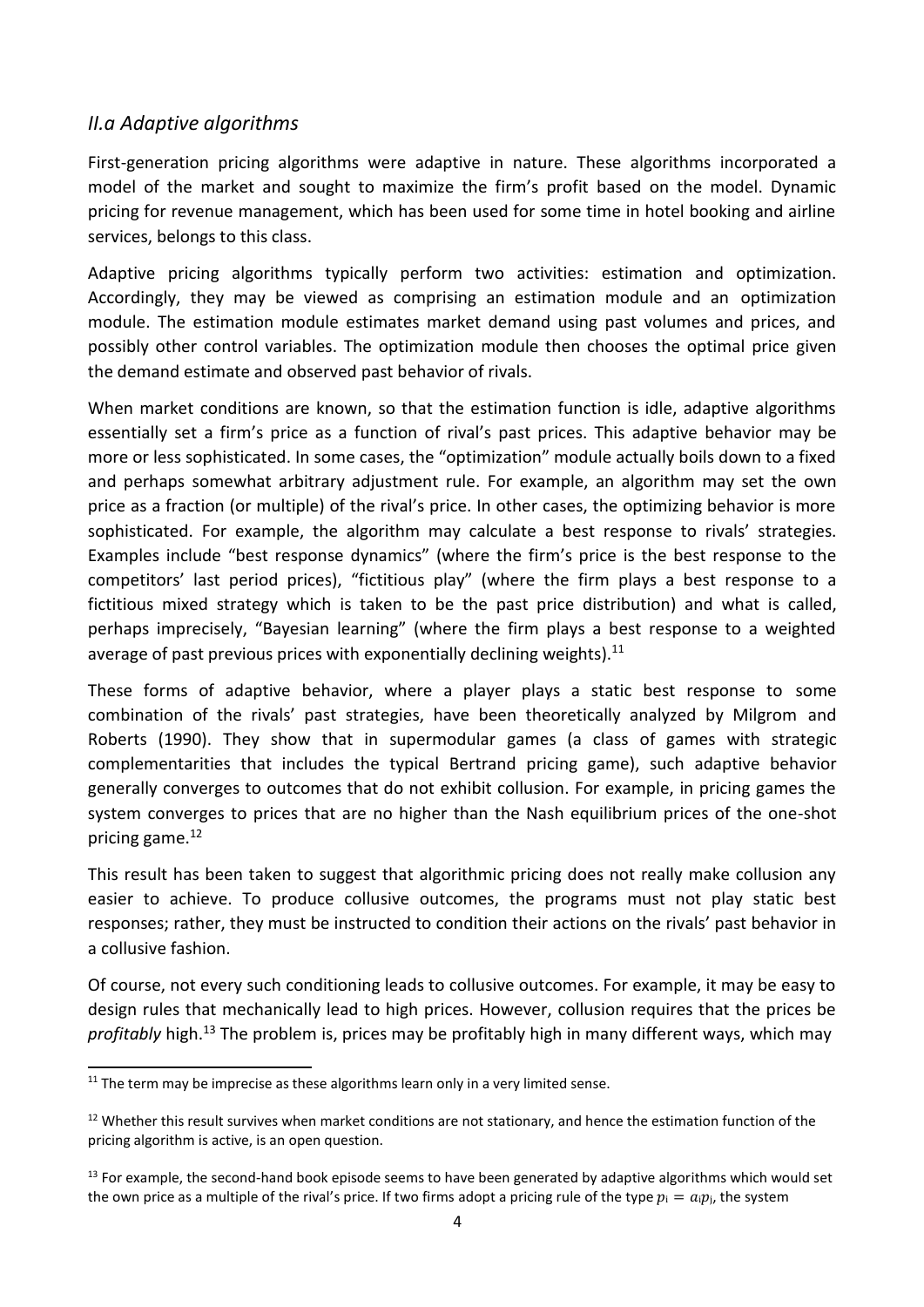benefit different firms to different degrees. Adaptive algorithms must therefore be instructed to coordinate on one of many possible outcomes. Furthermore, adaptive algorithms must be instructed to support such coordination by means of a system of punishments in case the rivals defect.

Importantly, both sets of instructions must be fed into the software: adaptive algorithms cannot collude unless they are designed by their programmers to do so. But if this is so, then the programmers must solve exactly the same coordination problems as human price makers.

From this observation, skeptics of algorithmic pricing collusion draw two conclusions. The first one is that it is unlikely that separate programmers can achieve any significant degree of coordination without explicitly communicating. This implies that algorithmic pricing collusion may be proved by exactly the same type of evidence as traditional collusion: for example, minutes of meetings, phone calls, e-mails etc. The only difference is that the search for a smoking gun is moved one stage ahead, to the design of the software rather than the actual pricing.

In fact, and this is the second conclusion, collusive software must include lines of coding that reveal the programmers' (or the managers') collusive intent (as in *U.S. v. Topkins*). This contributes to generate the "hard" evidence that antitrust authorities look for. In sum, according to the skeptics algorithmic pricing collusion is harder to achieve and, if anything, easier to detect than human collusion.

Yet, adaptive algorithms differ from humans in another important way, namely, the frequency of interactions. algorithmic pricing may react to rivals' actions much more quickly than human beings. This property of algorithmic pricing has been emphasized by Ezrachi and Stucke (2015) and Mehra (2016). As is well known, simple models of collusion predict that more frequent interaction makes collusion easier to sustain, as defection is punished more promptly and hence the gains from defection are reaped for a shorter time. From this, Ezrachi and Stucke (2015) and Mehra (2016) conclude that collusion is more likely with algorithmic pricing.<sup>14</sup>

In any case, with adaptive algorithms there seems to be no reason to change the traditional policy approach. Antitrust authorities should look for the usual type of evidence; the only difference is that they should focus not on managers but on codes and programmers as witness or complicit.

#### *II.b Learning algorithms*

Second-generation algorithmic pricing is based on more recent developments in computer science, which belong to the field of Machine Learning (machine learning). Rather than specifying

explodes whenever  $a_i a_j > 1$ . As a results prices may get very high indeed, but in terms of profit maximization the outcome will be poor.

 $14$  In fact, the result that more rapid responses facilitate collusion has been questioned in more recent theoretical contributions. Sannikov and Skrzypacz (2007) argue that faster interaction may actually impede collusion under imperfect observability of the rivals' actions. The reason for this is that responding too quickly to noisy information may unravel the collusive scheme. Sannikov and Skrzypacz derive this result by assuming that agents optimally extract the signal from the noisy information they receive. Whether the result continues to be true also for algorithmic pricing remains to be investigated.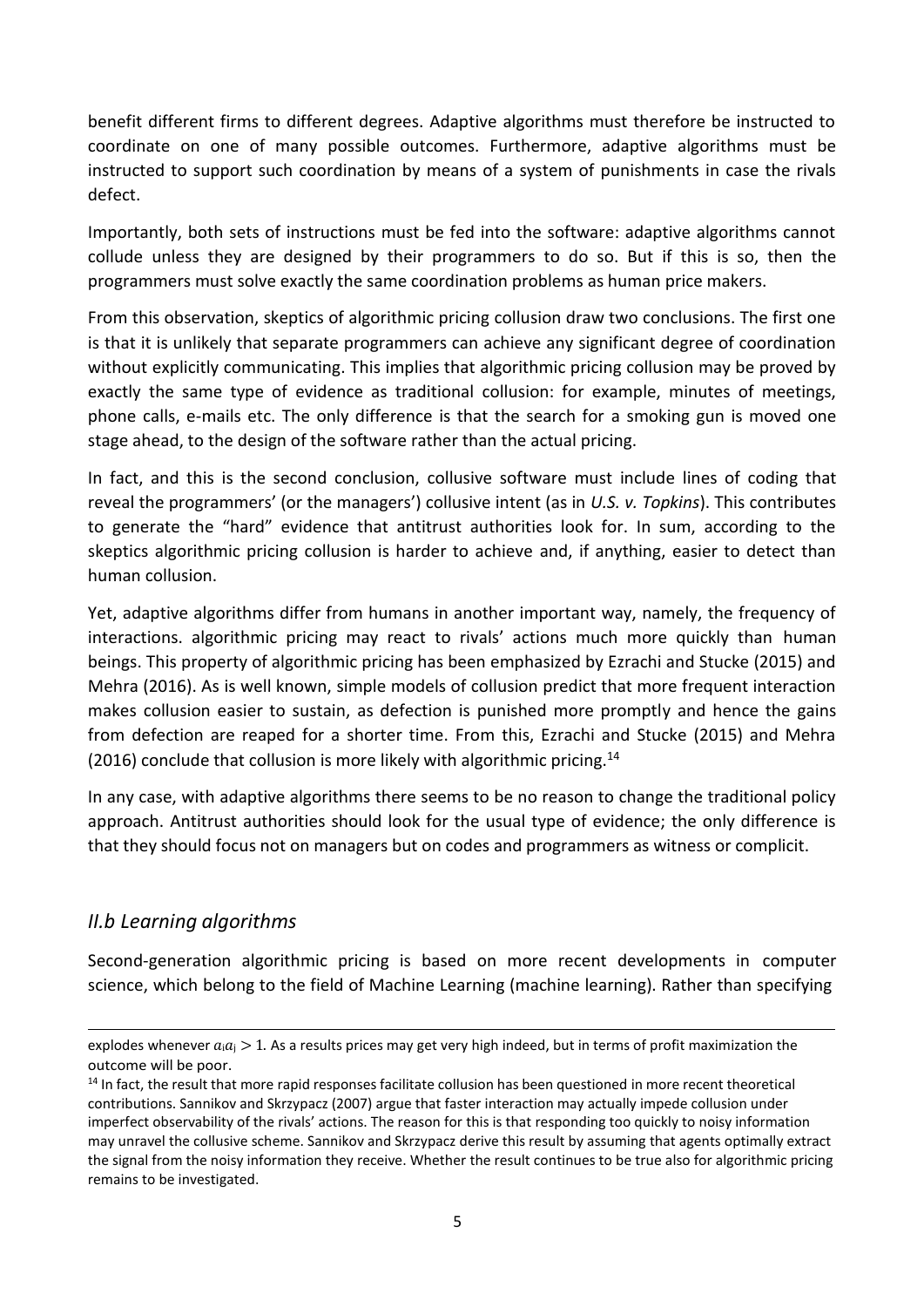a pricing problem and instructing the software to solve it, with machine learning the software learns how to solve the task from experience.<sup>15</sup>

To gain such experience, machine learning algorithms experiment adopting strategies that would be sub-optimal according to their current knowledge. Experimentation is costly in that it entails, in expectation, a short-run sacrifice of profits. However, it is valuable as it allows to learn from more diverse situations.<sup>16</sup>

In the terminology of Fudenberg and Levine (2016), whereas adaptive algorithms learn in a passive way, what we call "learning" algorithms learn more actively. They define learning as "passive" when (p. 157)

"players have no incentive to change their actions to gain additional information."

This is precisely what adaptive algorithms do. They do get additional information as time passes, so their estimation of market demand may improve, but they do not intentionally change their behavior in order to acquire more information. machine learning pricing algorithms, in contrast, exhibit a more active type of learning: they are willing to adopt strategies that may be suboptimal so as to learn from experience.

Even more importantly, machine learning algorithms are to a large extent model free. There is no need of specifying a model of the market, estimating the model, and solving for the optimal strategy. The programmer chooses just which variables the strategy should be conditioned on, how frequently the program must experiment, and how much weight should be given to the more recent experience relative to the cumulated stock of knowledge. The algorithm starts from an arbitrary assessment of the value of the feasible strategies, and then updates these values on the basis of its realized payoffs. In this fashion, the algorithm learns to play optimally from experience.

For example, a machine learning program designed to play chess need not be fed with any notion of chess strategy. All the program needs to know are the legal moves. In addition, the program needs an initial assessment of the value of each possible position. This can be arbitrary, or extremely simple (for example, the difference between the total value of own pieces and the opponent's pieces). The program learns from experience how to assess every possible position, and hence how to play optimally.

As mentioned above, during the learning phase suboptimal decisions may be taken frequently. This is costly, and the learning phase may last for quite a while. (In practice, the problem can be alleviated by letting the program learn in a simulated environment before using it for making real pricing choices.) After the initial phase, however, being model-free gives machine learning pricing algorithms a great advantage over adaptive algorithms, especially in complex environments.

<sup>&</sup>lt;sup>15</sup> Machine learning techniques have been developed and are currently adopted for a large number of applications. By far the most popular in the social sciences are those of classifying tasks (with supervised learning) and those meant to uncover hidden structure in big datasets (with unsupervised learning).

 $16$  If the environment is stationary, experimentation is particularly valuable initially. As time passes and the algorithm learns, however, experimentation may become less crucial and thus it may optimally vanish, eventually. In a stochastic dynamic environment, in contrast, it may be optimal to keep experimenting forever.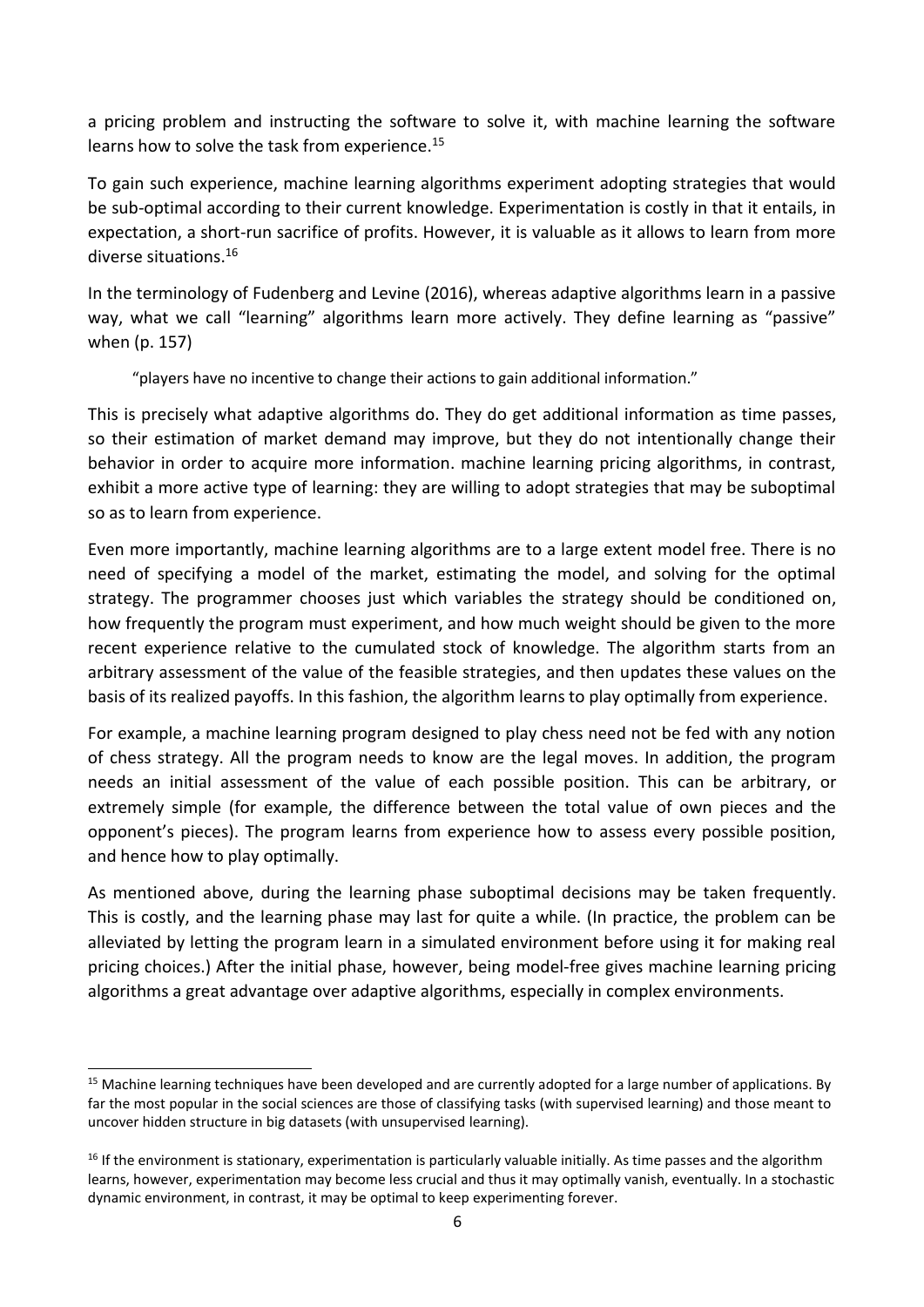From the viewpoint of competition policy, however, the concern is that algorithms which learn from experience "too well" may actually learn to collude, even if they have not been specifically designed to do so.

This last point is indeed crucial. Differently from adaptive algorithms, learning algorithms may come to solve the coordination problem even if they have been designed innocently. Programmers, and the supervising managers, need not instruct the program to coordinate on a specific outcome, nor to adopt a specific system of punishments. Therefore, they need not communicate to achieve efficient coordination. This implies that to the extent that learning algorithms do collude, then this type of collusion poses new challenges to competition policy.

However, sustaining collusion is a daunting task, because the algorithms must come to coordinate on both a collusive outcome and a punishments mechanism. Thanks to their attitude to explore, machine learning algorithms might in principle solve both coordination problems quite effectively. However, the process of learning by each algorithm may be disrupted by the rival's experimentation.

The problem of whether, and to what extent, learning algorithms may actually learn to collude is still open.<sup>17</sup> Previous literature<sup>18</sup> has found that collusion among algorithms is possible but rather unlikely. That is, collusion is typically either partial, or it occurs only with a relatively low probability, in the range of 30%. That literature therefore suggests that algorithmic pricing does not significantly increase the risk of collusion as compared to humans, who also exhibit in experiments a tendency to collude of comparable magnitude.<sup>19</sup>

In what follows, we shall report some very preliminary results from our own research on the topic, which suggest that in fact algorithmic collusion may be much more prevalent. With reasonable parameter values, we have observed collusion to emerge in more than 60% of the cases (more than 80% after enough repetitions that the algorithmic learning may be regarded as completed). In the next sections, we shall briefly describe our experiments with pricing algorithms. We then discuss the implications of these preliminary findings for competition policy.

### **III Q-learning in a simple pricing game**

We focus on a specific class of algorithms, namely, Q-Learning algorithms. The reason for this is that Q-learning algorithms are well understood and relatively simple, and they form the basis for more sophisticated algorithms.

 $17$  Salcedo (2015) presents a theoretical model showing that collusion with algorithms is not only possible, but actually inevitable. However, this result relies on strong assumptions. First, Salcedo assumes that algorithms are able to read into other algorithms, thereby learning their "intentions." Second, he posits that programmers can commit not to revise the algorithms in use.

<sup>&</sup>lt;sup>18</sup> See, for instance, Tesauro and Kephart (2002), Xie and Chen (2004), Waltman and Kaymak (2008) and Dogan and Guner (2015).

 $19$  See, for instance, the recent survey by Dal Bo and Frechette (2018).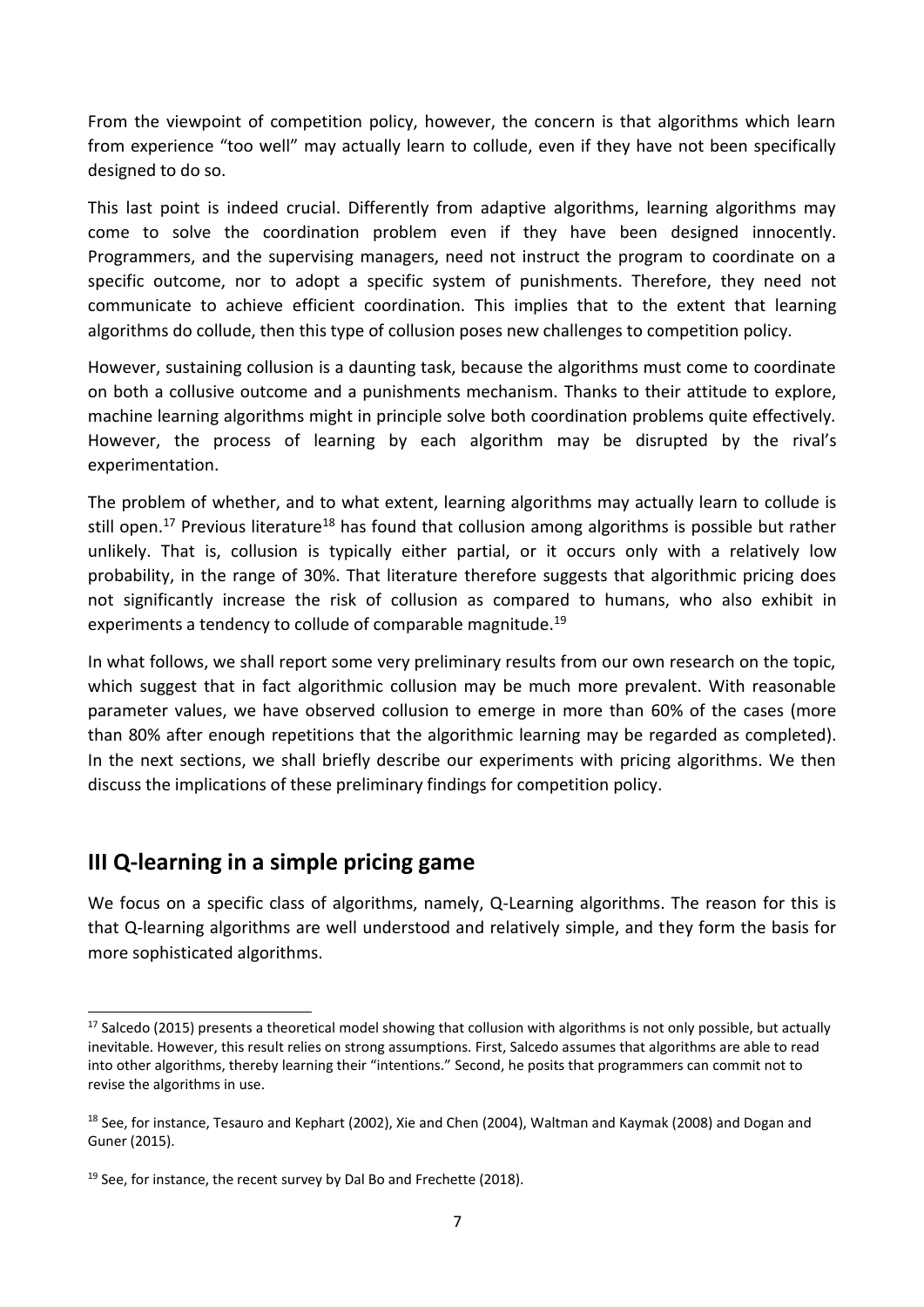Generally speaking, Q-learning tools tackle the problem of finding an optimal policy in Markov Decision Problems or problems alike.<sup>20</sup> A Markov Decision Problem is a formal framework that allows the analysis of repeated decision making in dynamic stochastic environments. To be concrete, consider the problem of a price setting firm in oligopoly. Every period, the firm i) observes relevant information such as the price charged by its rivals in previous periods or the state of demand, ii) sets its own price and iii) collects the resulting profits. The firm's problem is that of finding the pricing policy that maximizes the present value of its profits. A policy is a mapping from what it observes, the "state", to its control variable, the price. The Q-Learning algorithm is a tool designed to "crack" this decision problem through a process of experimentation. Experimenting allows to learn the policy that maximizes long-run profits. $^{21}$ 

Q-learning algorithms are particularly appealing for a number of reasons. First, they learn the optimal policy while playing and thus do not need to be trained with data (in contrast with supervised learning). Second, they do not require any *a priori* knowledge of the effect of one's actions on the environment. For example, in the pricing task they do not require the programmer to specify consumers' demand, or rivals' future reaction to one's price. Finally, they can confront a great deal of uncertainty.

#### *IV.a Experimentation and learning*

How does the algorithm learn? A key ingredient is the Q-matrix, which stores an estimate of the present value of choosing any given action in any given state. In our simplified setting, the task for firm i is to choose, in every period, one of two exogenously given prices, say  $p_i = p^H$  or  $p_i = p^L$ . The firm observes the prices charged by its rival,  $p_{it}$ , and keeps track of its own past price,  $p_{it}$ . Assuming a one-period memory, $22$  the current strategy may be conditioned only on the last period prices. These prices then constitute the present state  $s_t = (p_{it}, p_{jt})$ . With two possible prices for each firm, there are 4 possible states. Thus, in this simple example the Q-matrix is a 4x2 matrix:

| $Q_i(s, p_i)$    | $p_i = p^L$ | $p_i = p^H$ |
|------------------|-------------|-------------|
| $s_1=(p^L, p^L)$ |             |             |
| $s_2=(p^L, p^H)$ |             |             |
| $s_3=(p^H, p^L)$ |             |             |
| $S_4=(p^H, p^H)$ |             |             |

<sup>20</sup> For a textbook introduction to Q-learning see Sutton and Barto (1998).

<sup>21</sup> It is important to note that Q-learning algorithms differ from numerical methods for equilibrium identification in the analysis of Markov Perfect industry dynamics, as in Doraszelski and Pakes (2007). The crucial difference is that algorithms experiment and learn from experimentation.

<sup>22</sup> Some variants of Q-learning assume that the decision is memoryless. In that case, the discount factor  $\gamma$  becomes irrelevant.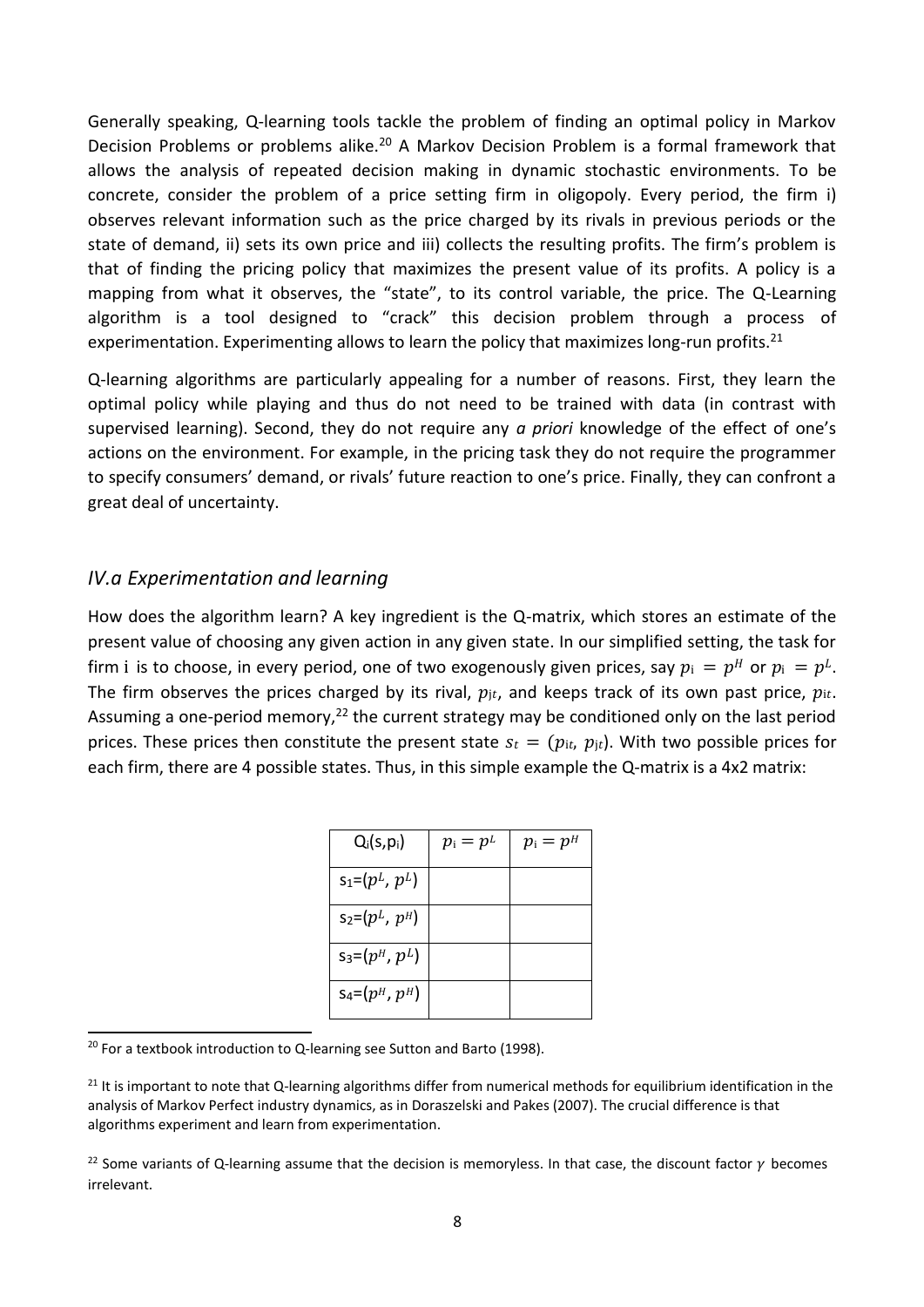The rows indicate the four possible states. As said above, each entry of the matrix can be interpreted as an assessment of the present value of the stream of profits obtained by following the choice of price  $p_i$  in state  $s$ .

The matrix is initialized with some arbitrarily assigned values<sup>23</sup> and is then updated on the basis of experience. The updating takes places as follows. Let  $\pi_i$  denote the observed profit of firm i resulting from charging price  $p_i$  in state s. At the end of the current period, the new value of the Qmatrix at the  $(s, p<sub>i</sub>)$  cell is updated as follows (we denote the present state by  $s$  and the future state by *s*'):

$$
Q_{i}^{new}(s, p_{i}) = (1 - \alpha)Q_{i}(s, p_{i}) + \alpha[\pi_{i} + \gamma \max_{p_{i}} Q_{i}(s', p_{i})]
$$
(1)

where the positive parameter  $\alpha < 1$  is the *learning rate* and  $\gamma < 1$  may be interpreted as the discount factor.<sup>24</sup>

The Q-learning equation is reminiscent of a Bellman equation in dynamic programming.<sup>25</sup> Analytically, learning is reflected by the term inside square brackets in (1). The updating takes into account not only the current realized profit  $\pi_i$ , but also the future payoff that can be obtained once the system moves to the new state  $s'$ .

Only the cell of the matrix that corresponds to the state which has been visited is updated. For all other cells, the Q-values do not change. Strategies that perform well are reinforced, as their Qvalue increases. This is why Q-learning may be viewed as an instance of Reinforcement Learning.<sup>26</sup>

We now describe more precisely how Q-values translates into actual choices. The choice of a price level balances two needs, that of gathering new information (exploring) and that of reaping profits (exploiting). In other words, exploitation means that the information already gathered is used to choose the action that corresponds to the higher estimate of the present value. This is the price (action) corresponding to the larger value of  $Q_i(s, p_i)$  in state s.

The balancing between exploitation and exploration may be described by two alternative models, the s*-greedy* model and the *Boltzmann* exploration model. In the ε-greedy model, in every period the algorithm explores with a given probability s and exploits with the complementary probability

<sup>&</sup>lt;sup>23</sup> In our experiments, we have initialized the Q-matrix assuming that the Q-values are the discounted profits under the conservative assumption that the rival always sets the low price.

 $24$  Note that equation (1) implicitly assumes what in the computer science literature has come to be known as "independent learning." In the alternative case of "joint learning," the updating involves a notion of equilibrium play given the new state  $s'$ .

<sup>&</sup>lt;sup>25</sup> Generally speaking, in "reinforcement learning" models an agent learns by trials and errors. Those actions associated with better consequences (rewards) are reinforced and thus have higher chances of being chosen in the future. See, for instance, Roth and Erev (1995), Erev and Roth (1998) and Sarin and Vahid (2001).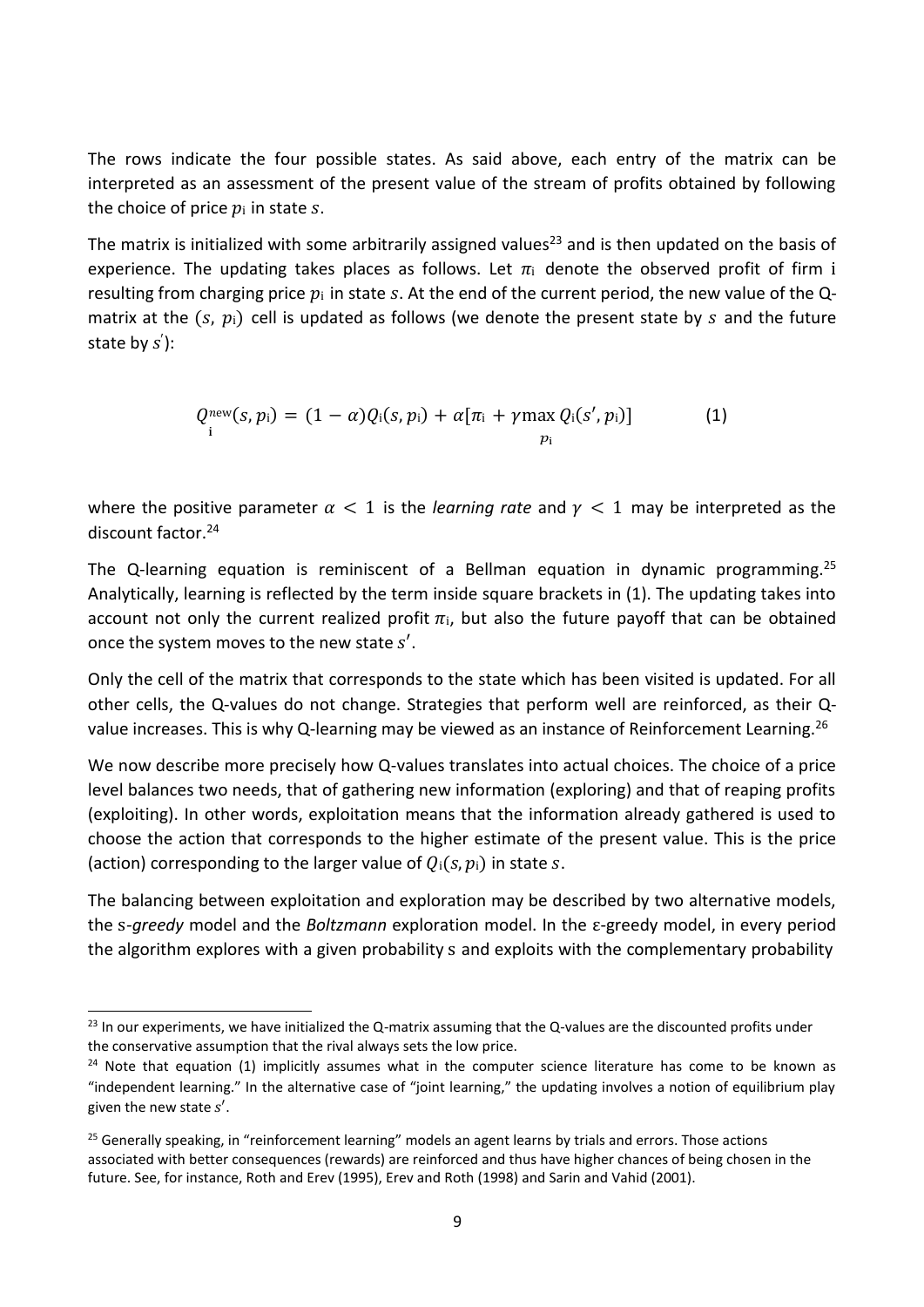1 − s. When it explores, the algorithm chooses from all feasible prices (including those with a low Q-value) with the same probability.

The probability of exploration s can be time invariant, or it may decline over time. In our experiments, we have taken the probability s to be time invariant.

A common alternative to the ε-greedy model is the *Boltzmann exploration model* where the probability of selecting price  $p_i$  at time  $t$  is

$$
\frac{e^{Q_i(s,p_i)/\beta}}{\sum_p e^{Q_i(s,p)/\beta}}
$$
 (2)

where  $\beta$  is the so-called "temperature" of the system. Like s,  $\beta$  may be time invariant or monotonically decreasing with time. The Boltzmann exploration model always favors actions with higher Q-values, the more so the lower is  $\beta$ . Thus, letting the "temperature" decrease over time favors exploration at early stages while facilitating the eventual convergence of the system.

Does the algorithm converge to the "optimal policy?" For optimization problems that do not involve strategic interaction, Watkins and Dayan (1992) showed that it does, provided that certain technical conditions are met. With many players and strategic interaction, there exist no general convergence result. The difficulty is that all algorithms simultaneously explore and thus each affects the learning environment of the rivals.<sup>27</sup>

#### *IV.b An example*

We now present some preliminary results obtained from a simple example, where the per-period profits are given by the following table:

|                           |      | $p_i = p^L$ $p_i = p^H$ |
|---------------------------|------|-------------------------|
| $p_i = p^L$               | 0.5  | 0.25                    |
| $p_{\rm j}$ = $p^{\rm H}$ | 1.25 | 1                       |

The stage game has therefore a unique Nash equilibrium, which is to choose the low price. Aggregate profits, in contrast, are maximized when prices are high. This environment captures in a simple way the idea that in order for a collusive agreement to be sustained, firms need to overcome the temptation to maximize their short run profits by undercutting the price set by their rivals.

Now consider an infinitely repeated game, where profits are discounted by the common discount factor  $\gamma = 0.995$ . With one-period memory, when the stage game is infinitely repeated there are three Subgame Perfect Nash Equilibria, one competitive and the others collusive. In particular, we shall refer to the collusive equilibria as "Grim Trigger" and "One Period Punishment." In the first,

<sup>&</sup>lt;sup>27</sup> Formally, in a strategic environment it is no longer true that the state representation of the system contains all the relevant information (the Markov property) and the environment is not stationary. For a systematic treatment of the convergence of Q-learning algorithms converge also in strategic environments, see for instance Busoniu et al. (2008).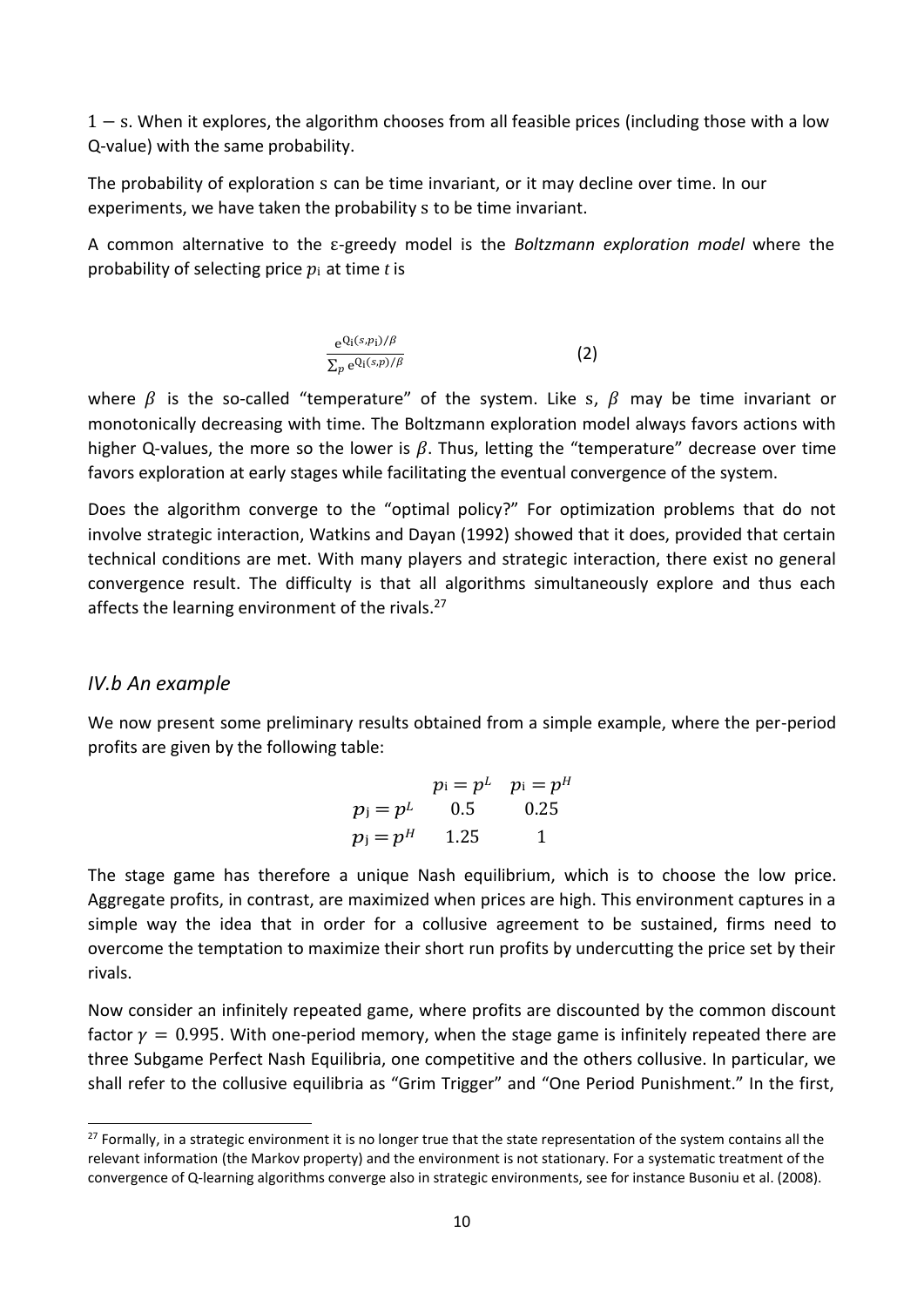competitive equilibrium firms always choose the low price, irrespective of the past history, as in the static Nash equilibrium. In the Grim Trigger equilibrium firms charge a high price initially, and then charge the high price if both have chosen the high price in the last period, and the low price otherwise. <sup>28</sup> In the One Period Punishment equilibrium, in contrast, firms choose the high price if they chose the same price (high or low) in the last period, the low price if they chose different prices.

In our experiment, the repeated game was played by two identical Q-Learning algorithms with a learning rate  $\alpha = 0.15$  and a constant experimentation rate of s = 0.04.

With  $s = 0.04$ , each firm chooses the price that it regards as suboptimal with a probability of 2%. Since firms starts from an assessment that regards high prices as suboptimal, this means that collusion occurs by chance, on average, four times every 10,000 repetitions. This suggests that a large number of repetitions may be necessary for the firms to learn to collude.

We have therefore had the stage game played one million of times.<sup>29</sup> Since firms' experimentation creates noise, we have run 1,000 experiments for the same set of parameter values. We have then calculated the average profit of the firms, both over the last 100,000 repetitions (where the learning process is presumably complete) and over the entire set of repetitions.<sup>30</sup>

It is convenient to express the payoffs in terms of the percentage gain with respect to the static Nash equilibrium. The gain would be 100% if firms always chose the high price, 0 if they always chose the low price. This is a synthetic measure of the degree of collusion achieved by the firms.

Averaging across the 1,000 simulations, the profit gain is almost 70% of the maximum potential gain. In the last 100,000 repetitions, the gain is more than 85%.

How is such high level of collusion achieved? To provide some insights, Figure 1 shows, for a representative simulation, the gain from defection (i.e., the difference  $Q_i(s_4, p^L) - Q_i(s_4, p^H)$  in the "collusive" state  $s_4$  where both prices are high. A positive value of the difference means that, for that particular state, the algorithm would prefer to set a low price if it did not have to experiment. Collusion is sustained if the difference is negative, so that, assuming that the algorithm exploits and does not explore, it sets a high price.

Figure 1 shows that it takes around 70,000 repetitions<sup>31</sup> for the algorithms to realize that collusion may indeed be profitable. (Remember that the Q-matrix is initialized assuming that the rival does not cooperate.) After that learning phase, the Q-value is negative most of the times. This means that most of the times, when in a high-price state, the algorithms keep setting a collusive price

<sup>&</sup>lt;sup>28</sup> Our notion of "Grim Trigger" is reminiscent of the standard Grim Trigger strategy, which requires an infinitely long memory, and exhibits the same incentive compatibility condition for the strategy to be an equilibrium.

 $^{29}$  Roughly speaking, assuming that prices are changed every 5 minutes, this corresponds to a time horizon of ten years. (This time-scale would imply that initially, both firms set collusive prices by chance once per week.) With so short a period, even a value of the discount factor of 0.995 may seem too low (the implied interest rate being extremely high). However, such a low discount factor is in fact a conservative assumption that reduces the likelihood of collusion.

<sup>&</sup>lt;sup>30</sup> Even if the game is symmetric and the algorithms are identical, the payoffs of the two firms need not be the same as the algorithms experiment randomly. However, the actual differences turn out to be nominal.

 $31$  In the time-scale of footnote 28, this roughly corresponds to half an year.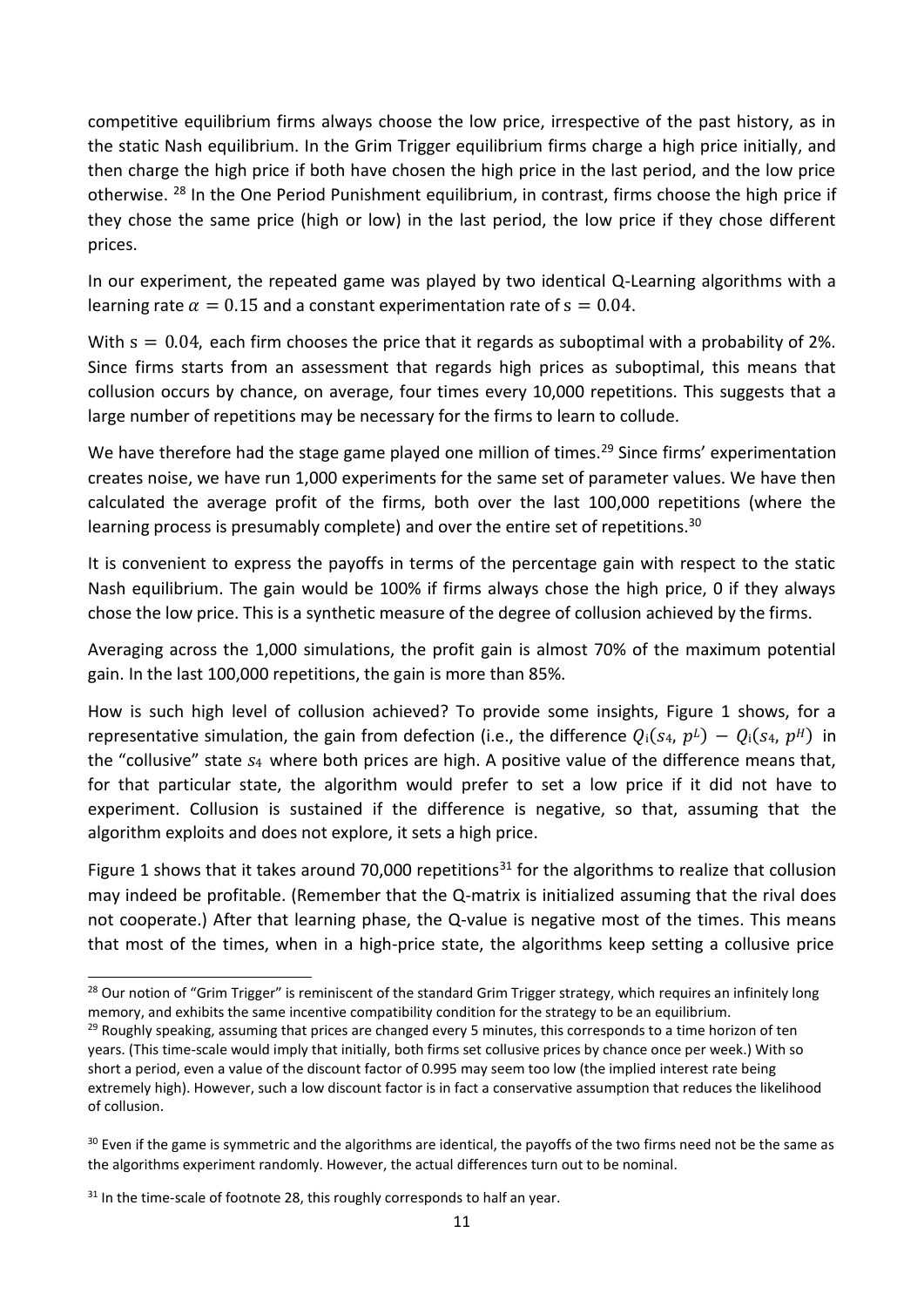(unless they are experimenting). However, since firms do keep experimenting, every now and then a "price war" occurs. We conjecture that if the rate of experimentation decreased over time, such episodes would be less and less likely.





The selected simulation is representative of the 1000 we have run. Averaging across simulations, the competitive state (both prices low) occurred in approximately 24% of the repetitions, mixed states (a low and a high price) in 13% of the repetitions, and the collusive state in approximatively 63% of the repetitions. (For the last 100,000 repetitions, the corresponding figures are 7%, 11% and 82%, respectively.)

The evidence presented in this section represents just one example. However, the results are quite impressive and warrant, in our opinion, a more thorough investigation of the possibility of collusion in algorithmic pricing.

## **IV An agenda for future research**

While our preliminary results may be suggestive, there is still a lot of research to be done in order to understand to what extent and under what conditions machine learning pricing algorithms may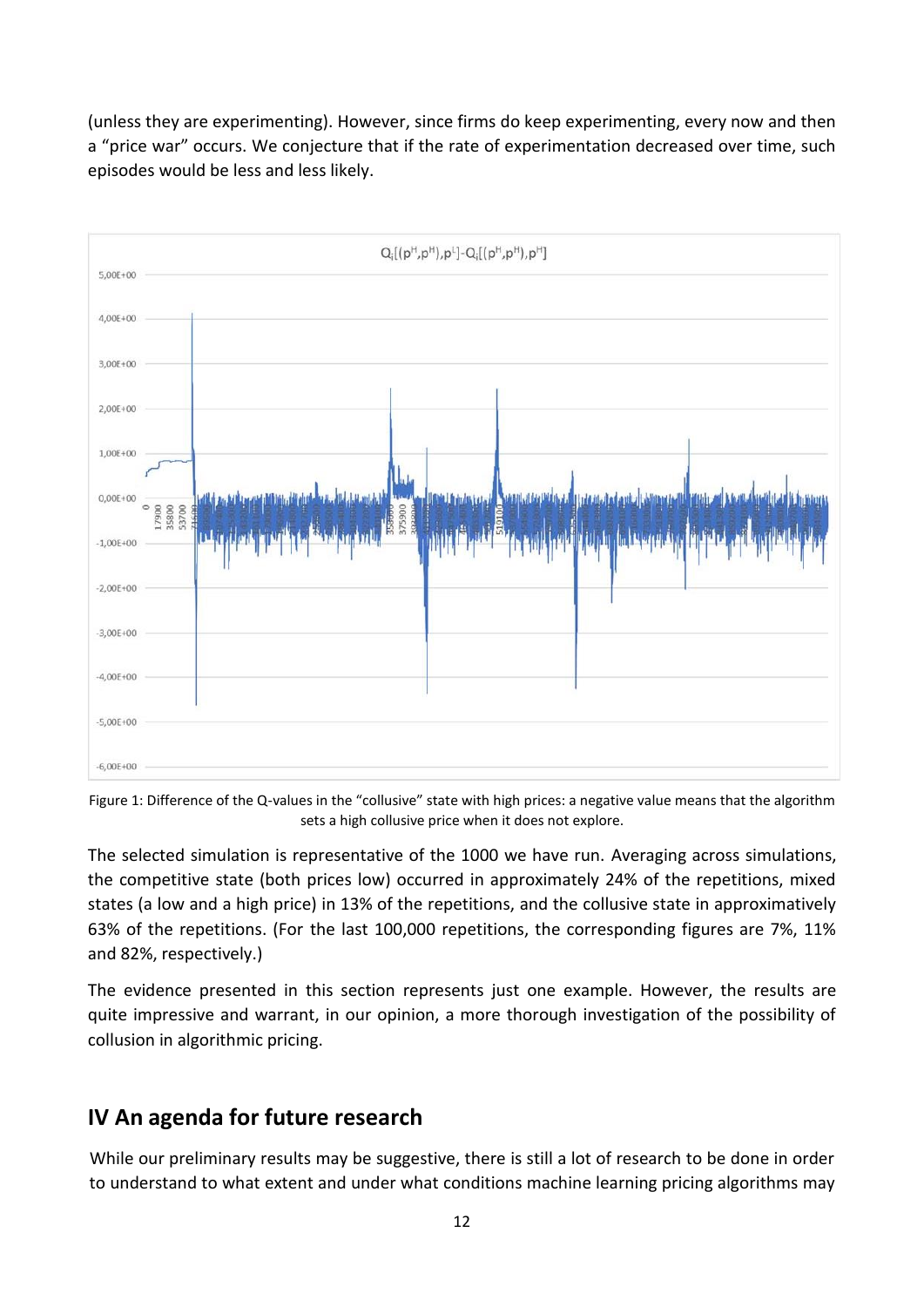learn to collude. In this section, we briefly discuss a number of robustness checks and challenges that should be addressed before drawing reliable conclusions.

First, with only two possible price levels to choose from, the pricing game effectively becomes a simple prisoner's dilemma. Prisoner's dilemma games do indeed contain important elements of price competition, such as the mutual interest to set high prices and the unilateral incentive to undercut. However, they are probably simplistic description of actual interactions in markets. This raises the issue of whether pricing algorithms are able to cooperate in more complex and realistic environments. For example, just enlarging the set of possible prices would make the coordination problem much more difficult.

Second, theory suggests that introducing asymmetries and increasing the number of firms would make collusion less likely. It would be interesting to check whether these predictions, which have been obtained for perfectly rational agents, hold also for Q-learning algorithms.

Third, in our simple setting we have ruled out intrinsic uncertainty, the only uncertainty being that generated by the algorithms' experimentation. Theory suggests that uncertainty may make cooperation more difficult, especially if rivals' prices are not observable. With imperfect monitoring, players might misinterpret low payoffs as due to rivals' defection rather than bad market conditions. Is this the case also for algorithms?

Fourth, the analysis should be extended to more sophisticated algorithms than Q-learning. In fact, it seems likely that pricing algorithms adopted in practice incorporate the latest developments of Artificial Intelligence and hence are "smarter" than those used in our experiments.

Using more sophisticated algorithms may also serve to address some of the extensions mentioned above. For example, enlarging the set of strategies increases the computational complexity of the problem. However, recent advances in Neural Networks and Deep Learning allow to cope with high-dimensional state spaces by giving the algorithms the ability to "generalize." That is, the algorithms update their assessment of the Q-value of states that have not been visited by looking at what happens for "close enough" states.<sup>32</sup> For example, Tampuu et al. (2017) use a Deep Qnetwork that is similar to our simple Q-learning, adding an approximation of the Q matrices with neural networks.<sup>33</sup>

More sophisticated algorithms may also learn how rivals learn. For example, second-generation Q-Learning algorithms rely on estimates of the other players' Q-matrices. This requires that not only all actions are publicly observable, but also all players' payoffs. Other algorithms, called "jointaction learners," estimate the rivals' strategies. One may wonder whether these more recent approaches may be even better at reaching cooperation.

<sup>&</sup>lt;sup>32</sup> In a celebrated experiment Mnih et al (2015) show how a deep reinforcement machine learning algorithm learned to solve complex tasks such as playing classic Atari videogames better than humans using as state the color of 210 x 160 pixels on the screen with a 128-colour palette and the scoreplay.

<sup>&</sup>lt;sup>33</sup> With these sophisticated algorithms, observed behavior ranges from very competitive in zero-sum games, to highly cooperative when less confrontational payoffs appear in the stage game. Other recent and promising examples about cooperation in multi-agent setting is the work at Facebook Artificial Intelligence Research, e.g. by Lerer and Peysakhovich (2018).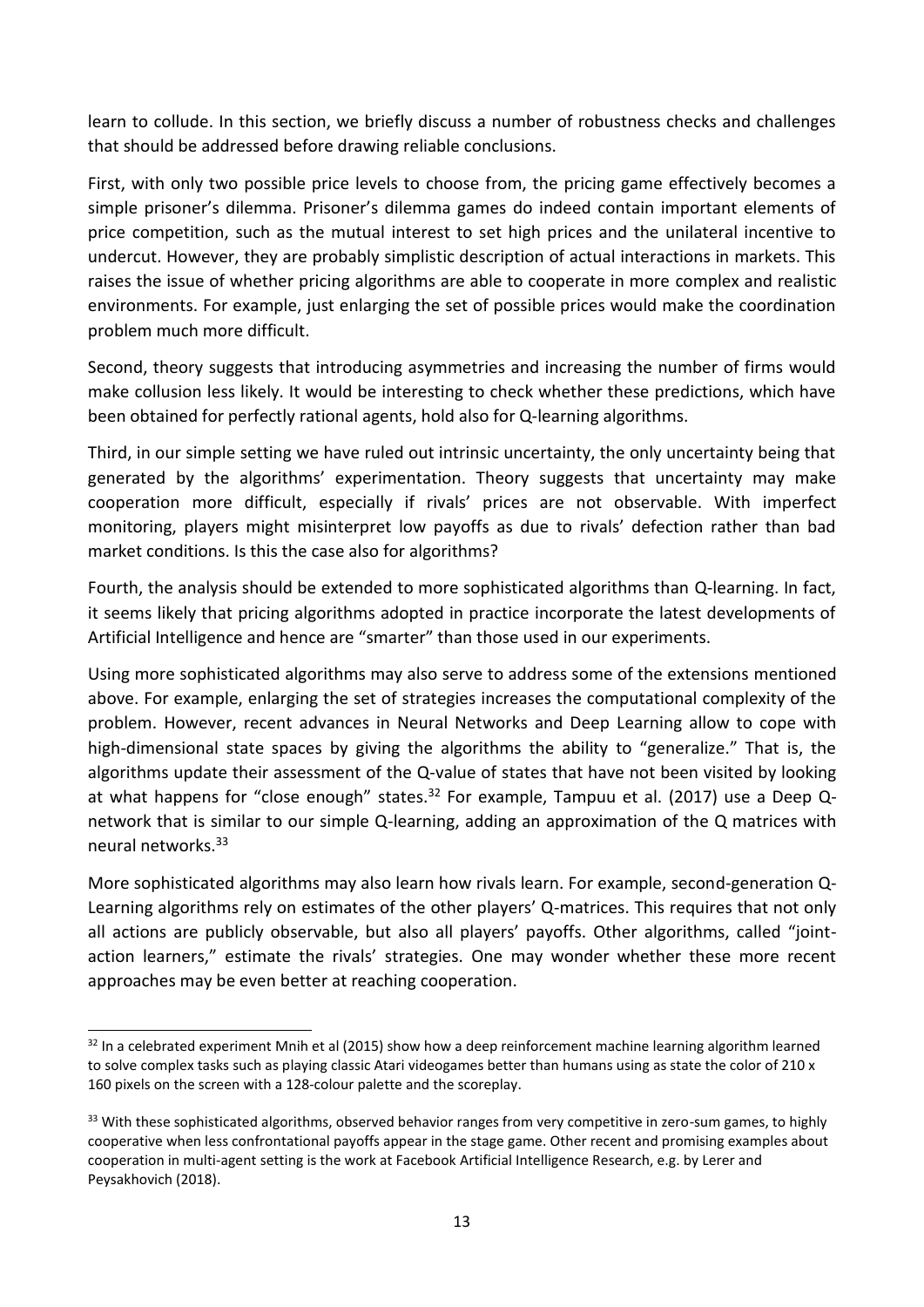Last but not least, we have ruled out communication among the algorithms. A vast theoretical and experimental literature, starting from Cooper et al. (1990), shows that that communication (even "cheap talk") may play a key role in sustaining cooperation among humans. In this respect, the lack of communication among pricing algorithms may limit the emergence of cooperation.<sup>34</sup>

This limitation could be overcome by studying algorithms that develop a language to communicate. Here again recent developments in Artificial Intelligence may be useful. For example, Sukhbaatar et al. (2016) have analyzed algorithms that, in cooperative tasks, have the ability to learn to communicate amongst themselves. In recent work, Crandall et al. (2018) have observed a state-of-the-art machine learning algorithm engaging in a form of signaling. They showed that this allows to sustain cooperation in a variety of different environments, and even when algorithms interact with humans. 35

## **V Conclusions and implications for policy**

Our understanding of whether and how pricing algorithms may collude, and if collusion among algorithms is easier than among humans, is still very limited. Yet, our preliminary results suggest that the risk of algorithmic collusion may be real and pose new challenges to competition policy. It is therefore worth discussing the proposed policy approaches.

Broadly speaking, one may distinguish three possible approaches. The first one, based on the optimistic view that algorithmic pricing does not really pose any new problem, is to stick to current policy. The second approach is to regulate the introduction of pricing algorithms *ex ante*, pretty much in the same way as the commercialization of new drugs is currently regulated. That is, any new pricing algorithm should be tested by a regulatory agency to ascertain whether it exhibits a tendency to collude (in which case it would be prohibited) or not (in which case it would be approved). Finally, the third approach is to regulate *ex post*, as competition policy typically does, but using different legal standards from the current ones.

In principle, a fourth possible option is an outright prohibition of algorithmic pricing. However, there is a wide consensus that algorithms may deliver big efficiency gains by allowing more efficient pricing. A *per se* prohibition of algorithmic pricing is therefore unlikely to be optimal, even setting aside the enormous problems of implementing such prohibition in practice.

Let us start then from current policy. Economists generally define collusion as a rewardpunishment scheme that leads to prices and profits above some competitive benchmark (see, for instance, Harrington, 2017). This scheme may be agreed by the parties explicitly or tacitly. The

<sup>&</sup>lt;sup>34</sup> Cooper and Kühn (2014) have shown that communication between humans helps cooperation by clarifying how individuals think about the environment(e.g., whether they really mean punishing deviations) and by making social punishments and rewards explicit.

<sup>&</sup>lt;sup>35</sup> Studying environments where humans interact with machines is another interesting challenge for future research. Some of the more spectacular successes of Artificial Intelligence are precisely that algorithms were able to beat human champions at such games as chess, Go, checkers and poker.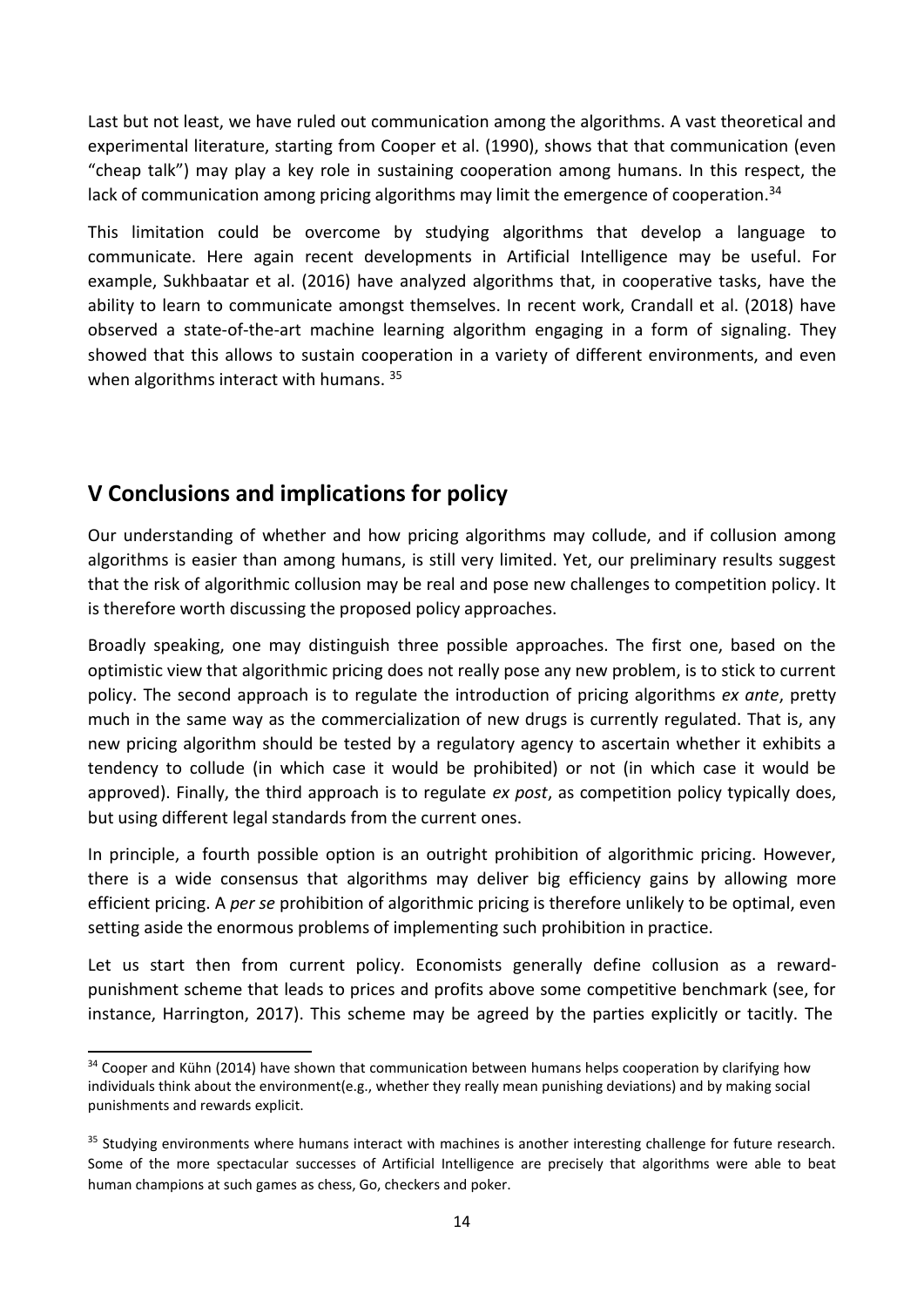effects of tacit collusion are not different from those of explicit collusion; the difference between the two lies mainly in the greater difficulty of achieving coordination without communication.

The current legal standard for collusion, however, requires not only coordination on supracompetitive prices, but also some conscious and mutually accepted agreement among firms – a "meeting of minds" – to restrain competition. In other words, current policy prohibits explicit but not tacit collusion. For example, parallelism in pricing is not enough to prove collusion, as it can be the outcome, for instance, of independent reactions to common shocks.

From an economic point of view, this policy can be rationalized on the basis of a particular assessment of the likelihood and the costs of making mistakes – false positives and false negatives. The implicit presumption underlying current policy must be that it is quite unlikely that coordination is reached without an explicit agreement (so false negative are rare), and that there are no precise methods for inferring collusion from observed price movements (so false positives are frequent). If this presumption is correct, then it makes sense to require direct rather than circumstantial evidence of an agreement among the parties.

Those who claim that algorithmic pricing does not call for any change in current policy explicitly or implicitly argue that algorithmic pricing does not radically modify the assessment of the likelihood of false positives and false negatives. In other words, they explicitly or implicitly argue that even with algorithmic pricing communication (among programmers rather than final decision makers) is still crucial for collusion, and that detecting implicit collusion remains extremely difficult. Our discussion above suggests that these claims are probably true for first-generation, adaptive algorithms but may not be true for learning algorithms. Pricing algorithms that learn from experience do not need to communicate in order to collude (in fact, at least in their first incarnations, they are not capable of communicating). Furthermore, these algorithms may learn to cooperate without any explicit collusive intent on the part of their programmers. Furthermore, the levels of collusion achieved may be considerable. Therefore, algorithmic pricing may significantly increase the risk of false negatives.

The second policy approach, *ex ante* regulation, has been proposed both by lawyers such as Ezrachi and Stucke (2016) and economists such as Harrington (2017). Specifically, Ezrachi and Stucke (2016) proposed a "sand-box" approach (as the one currently adopted for fintech firms in the UK) where one tries to nurture algorithms in virtual markets and monitor the association between their properties and the observed outcomes. Harrington (2017) proposes to check the behavior of specific algorithmic pricing and define a black list of algorithms that would become unlawful *per se*.

This regulatory approach would represent a form of public intervention much more intrusive than competition policy, which acts *ex post* rather than *ex ante*. Normally, such intrusive intervention is reserved for cases where market failure is evident and costly, and the efficiency losses due to the regulation are limited. It is unclear whether these conditions are met in the case of algorithmic pricing.

Another problem is that the collusive properties of pricing algorithms may depend on which other algorithms they interact with. Suppose that algorithm A has been approved on the basis of evidence that it does not tend to collude with existing algorithms B, C and D. Suppose, however,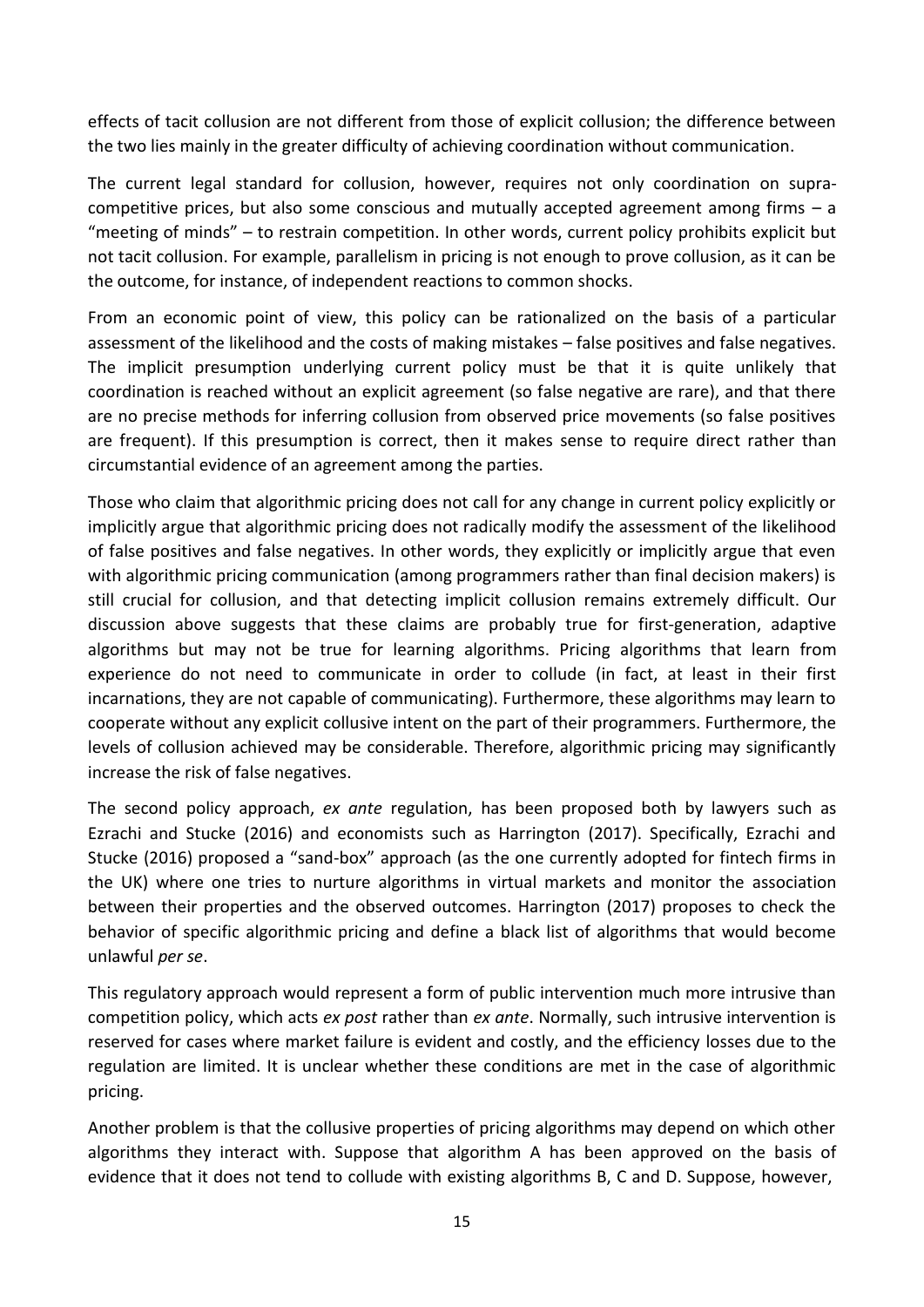that a new, superior algorithm E is subsequently developed. The new algorithm E tends to collude with A, but not with B, C and D. Which algorithm should be prohibited? E is better than A, so on efficiency grounds E should be approved and A prohibited. But A was approved at the outset, and it may be costly to outlaw it at a later stage (for example, firms may have sunk investments in technology A).

The difficulties of pursuing the first two approaches may suggest taking seriously the third one, *ex post* intervention. As discussed above, if algorithmic pricing indeed makes collusion easier, and, in particular, if it dispenses with the need for direct communication among the parties, then the likelihood that current policy may lead to false negatives may be significantly higher. If this is so, then the balance between explicit and tacit collusion which underlies current policy may have to be reconsidered.

This brings to the forefront the problem of detecting tacit collusion. Future research should therefore focus not only on the possibility that algorithmic pricing may facilitate collusion, but also on the possible new features that tacit collusion may exhibit under algorithmic pricing.

Much research remains to be done. For now, we simply do not know enough about algorithmic pricing to make definitive policy recommendations.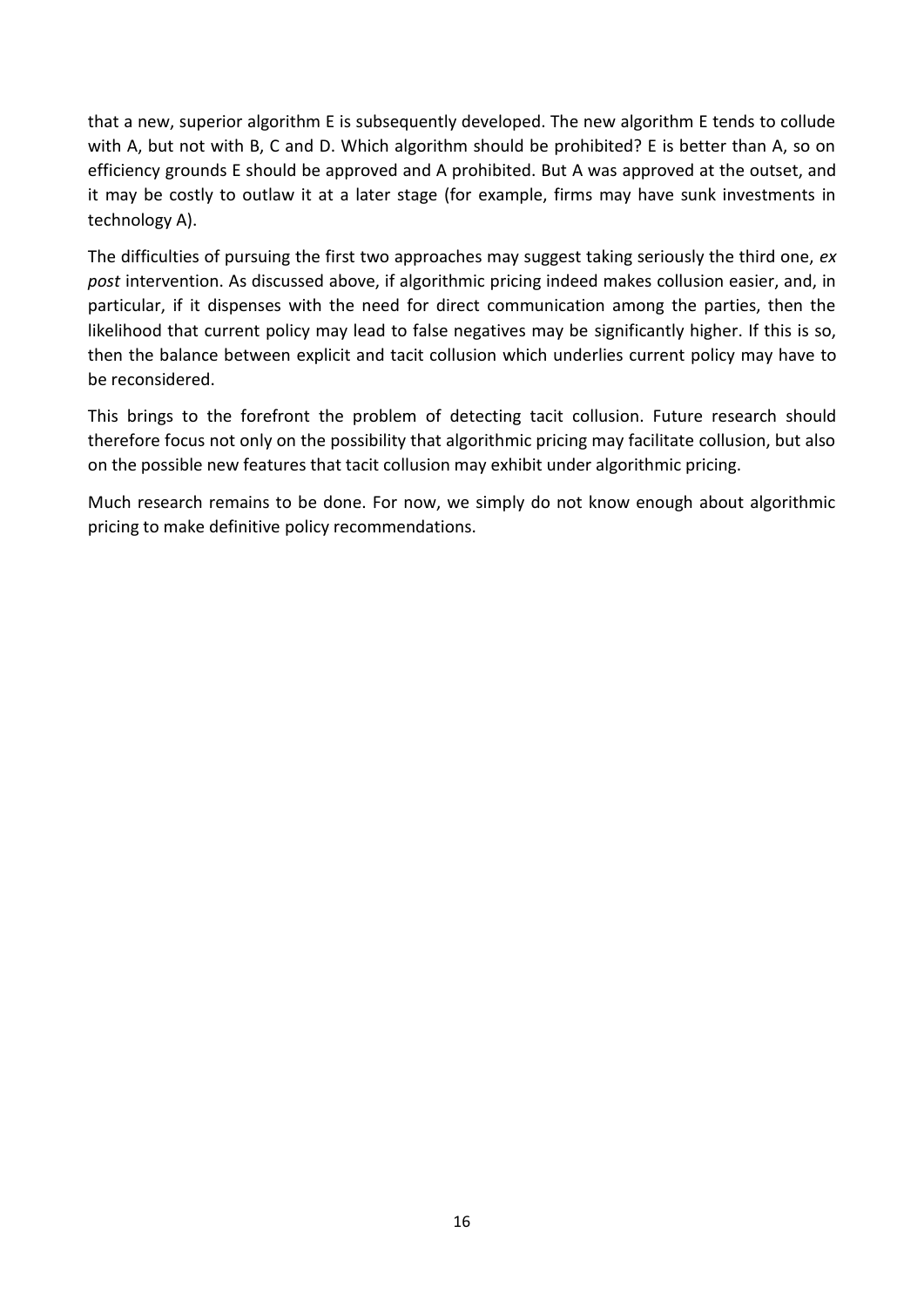## **References**

Bloembergen D., K. Tuyls, D. Hennes, and M. Kaisers. 2015. "Evolutionary dynamics of multi-agent learning: A survey." Journal of Artificial Intelligence Research, 53:659–697.

Busoniu, Lucian, Robert Babuska, and Bart De Schutter. 2008.. "A comprehensive survey of multiagent reinforcement learning." IEEE Transactions on Systems, Man, And Cybernetics-Part C: Algorithmic pricingplications and Reviews, 38 (2)., 2008(2008).

Chen, L., A. Mislove, and C. Wilson, 2016, "An empirical analysis of algorithmic pricing on Amazon marketplace." Proceedings of the 25th International Conference on World Wide Web. International World Wide Web Conferences Steering Committee, 2016.

Cooper, D. J. and KU Kühn. 2014. "Communication, Renegotiation, and the Scope for Collusion," American Economic Journal: Microeconomics, 6(2): 247-78.

Cooper, Russell W., Douglas V. DeJong, Robert Forsythe, and Thomas W. Ross. 1990. "Selection Criteria in Coordination Games: Some Experimental Results." The American Economic Review, 80(1): 218-33.

Crandall, J.W, M. Oudah, Tennom, F. Ishowo-Oloko, S. Abdallah, J. Bonnefon, M. Cebrian, A. Shariff, M.A. Goodrich, and I. Rahwan, "Cooperating with Machines", Nature Communications, vol. 9, n. 233, 2018.

Dogan, I. and A. R. Guner, 2015, "A Reinforcement Learning Algorithmic pricingproach to Competitive Ordering and Pricing Problem," Expert Systems, 32, 39-47.

Doraszelski U. and A. Pakes (2007): "A Framework for Algorithmic pricingplied Dynamic Analysis in IO," in Handbook of Industrial Organization, Vol. 3, ed. by M. Armstrong and R. H. Porter. Amsterdam: Elsevier Science, Chapter 4.

Ellison, G. and Ellison, S.F., 2018. Match quality, search, and the Internet market for used books (No. w24197). National Bureau of Economic Research.

Erev, I., Roth, A.E., 1998. Predicting how people play games: reinforcement learning in experimental games with unique, mixed strategy equilibria. American Economic Review 88, 848– 881.

Ezrachi, A. and M. E. Stucke, 2015, "Artificial Intelligence and Collusion: When Computers Inhibit Competition," Oxford Legal Studies Research Paper No. 18/2015, University of Tennessee Legal Studies Research Paper No. 267.

Fudenberg D., and D. K. Levine, 2016, "Whither Game Theory? Towards a Theory of Learning in Games," The Journal of Economic Perspectives, Vol. 30, No. 4: 151-169.

Harrington J. E. 2017, "Developing Competition Law for Collusion by Autonomous Agents," working paper, The Wharton School, University of Pennsylvania.

Hu, Junling, and Michael P. Wellman. "Nash Q-learning for general-sum stochastic games." Journal of machine learning research 4.Nov (2003): 1039-1069.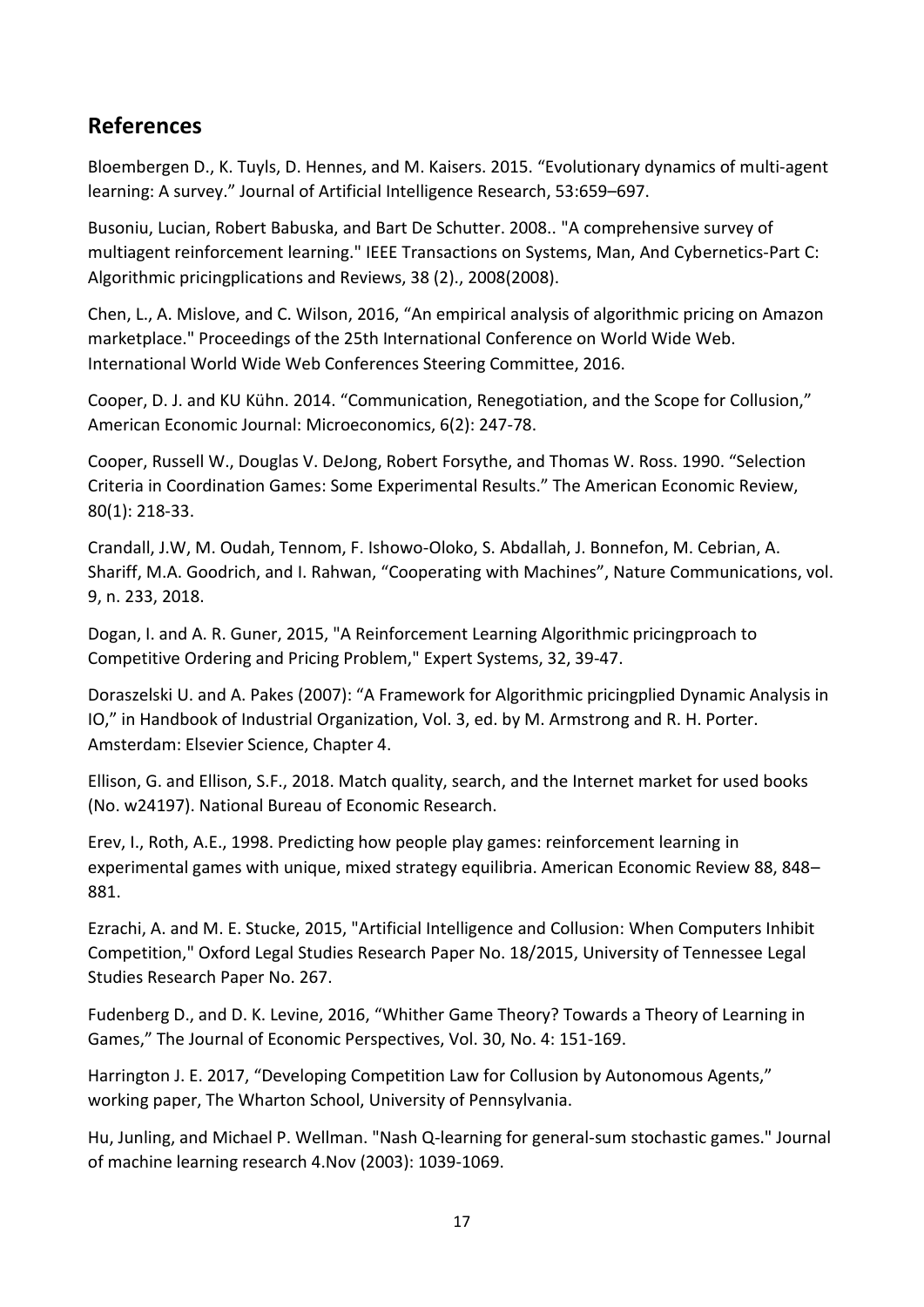Leibo, J.Z., Zambaldi, V., Lanctot, M., Marecki, J. and Graepel, T. (2017), "Multi-agent Reinforcement Learning in Sequential Social Dilemmas," Proceedings of the 16th International Conference on Autonomous Agents and Multiagent Systems (AA-MAS 2017), São Paulo, Brazil.

Lerer, A., and Peysakhovich, A. 2018 "Maintaining cooperation in complex social dilemmas using deep reinforcement learning." arXiv preprint arXiv:1707.01068

Mehra, S. 2016, "Antitrust and the Robo-Seller: Competition in the Time of Algorithms", Minnesota Law Review 1323.

Mnih V, Kavukcuoglu K, Silver D, Rusu AA, Veness J, Bellemare MG, et al. Human-level control through deep reinforcement learning. Nature. 2015; 518(7540):529–533. https://doi.org/10.1038/nature14236 PMID: 25719670

Roth, A.E., Erev, I., 1995. Learning in extensive form games: experimental data and simple dynamic models in the intermediate term. Games and Economic Behavior 8, 164–212.

Salcedo, B., 2015, "Pricing Algorithms and Tacit Collusion," working paper Pennsylvania State University.

Sandholm, T.W., Crites, R.H., 1996. Multiagent reinforcement learning in the iterated prisoner's dilemma. Biosystems 37, 147–166.

Sannikov, Y., and A. Skrzypacz (2007), "Impossibility of Collusion Under Imperfect Monitoring With Flexible Production," American Economic Review.

Sarin, R., Vahid, F., 2001. Predicting how people play games: a simple dynamic model of choice. Games and Economic Behavior 34, 104–122.

Sukhbaatar,S., A. Szlam, and R. Fergus. 2016 Learning multiagent communication with backpropagation. arXiv, preprint arXiv:1605.07736.

Sutton, R. S. and A.G. Barto, 1998, Reinforcement learning: An introduction, MIT press Cambridge.

Tampuu, A., Matiisen, T., Kodelja, D., Kuzovkin, I., Korjus, K., Aru, J., Aru, J., and Vicente, R. 2017, "Multiagent cooperation and competition with deep reinforcement learning," PLoS ONE 12(4): e0172395.

Tesauro, G. and Je§J O. Kephart, 2002, "Pricing in Agent Economics Using Multi-Agent Q-Learning," Autonomous Agents and Multi-Agent Systems, 5, 289-304.

Waltman, L and U. Kaymak. (2008) "Q-learning agents in a Cournot oligopoly model," Journal of Economic Dynamics and Control 32, 10: 3275-3293.

Waltman, L. and U. Kaymak, 2008, "Q-learning Agents in a Cournot Oligopoly Model," Journal of Economic Dynamics & Control, 32, 3275-3293.

Watkins C. J. C. H. and P. Dayan, (1992). \Q-learning." Machine Learning 8, 279, 292.

Wunder, M., Littman, M. L., & Babes, M. (2010). Classes of multiagent q-learning dynamics with epsilon-greedy exploration. In Proceedings of the 27th International Conference on Machine Learning (ICML-10), pp. 1167–1174.